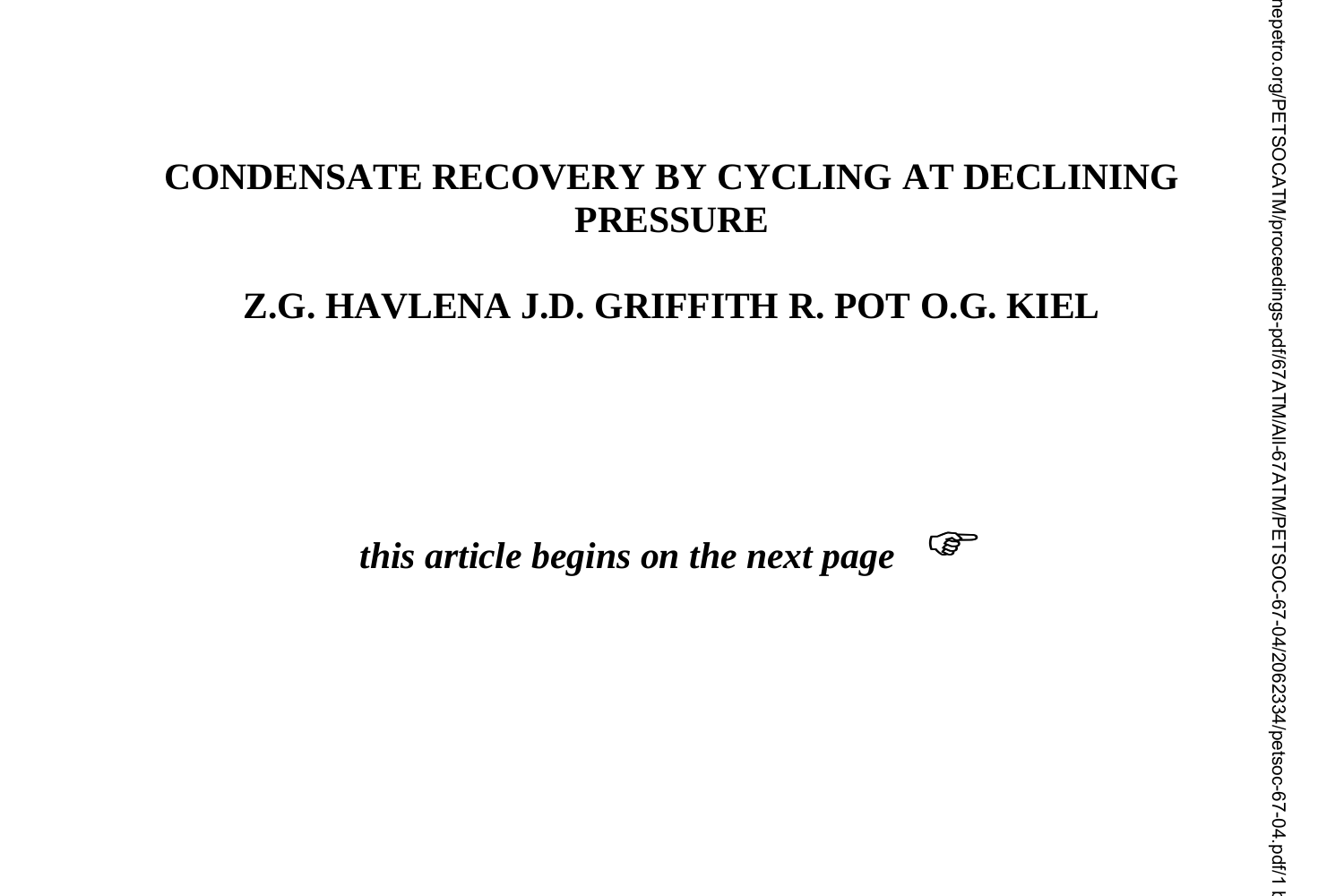TO BE PRESENTED TO

 $67 - 04$ 

**. \_\_':..** -, .:"; .

The 18th Annual Technical Meeting

of the

Petroleum Society of C.I.M.

May 24-26, 1967

## Banff Springs Hotel, Banff, Alberta

This is a preprint---subject to correction

# CONDENSATE RECOVERY BY CYCLING AT DECLINING PRESSURE

By

Z.G. Havlena, Member C.LM., Hudson's Bay Oil & Gas Company Ltd, Calgary\* J.D. Griffith, Member AIME, Pan American Petroleum Corporation, Calgary R. Pot, Member C.I.M., Canadian Fina Oil Ltd., Calgary O. G. Kiel, Member AIME, Continental Oil Company, Ponca City, Oklahoma

#### Publication Rights Reserved

Discussion of this paper is invited. Such discussions may be presented at the 18th Annual Meeting and considered for publication in C.I.M. journals if filed with the Technical Program Chairman prior to the meeting.

# ABSTRACT

The practice of reservoir pressure maintenance by gas cycling has been adopted in many retrograde (wet) gas reservoirs to prevent condensation and ensuing loss of hydrocarbon liquids.

An investigation of the factors involved in condensate recovery by gas cycling was made for this paper. The principle factors are (1) the sweep patterns developed by the cycled gas and the resulting wet gas recovery and (2) the revaporization of the liquid condensate within the reservoir upon contact by dry injected gas.

It is concluded that cycling condensate reservoirs under conditions of declining pressure rather than constant pressure is advantageous both from a recovery and an economic standpoint. By operating at declining pressure, the wet gas displaced from the swept areas is recovered concurrently with wet gas recovered by gas expansion from the unswept portions of the reservoir. Any liquid condensed in the swept areas is revaporized by dry injection gas

\*Present address - Continental Oil Company, Department of International Operations New York, New York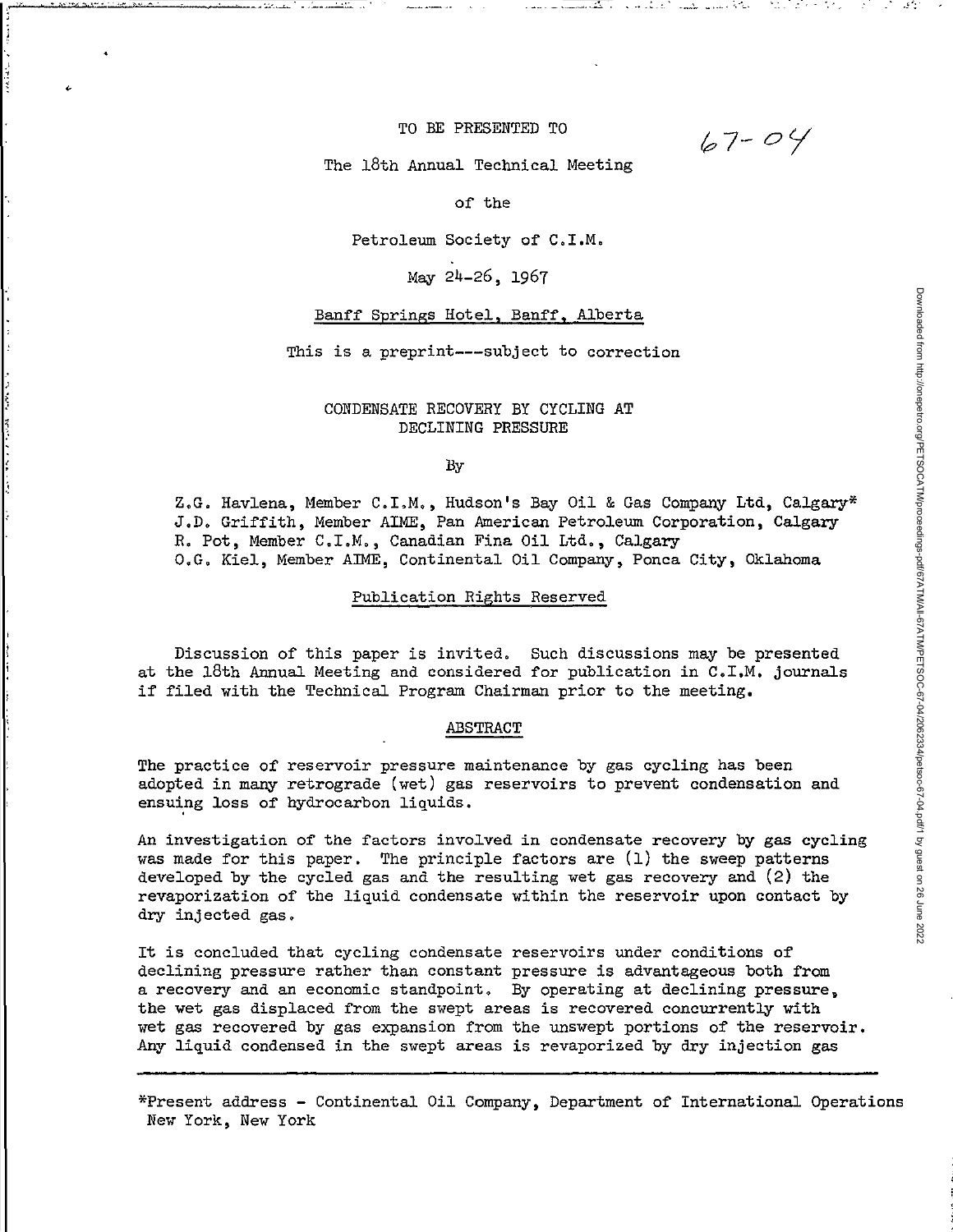.;

j

かんきょう スインス・ファイン しゅうしょう きゅうしょう アイ・ファール

By this mode of operation, high condensate recovery is obtained, gas sales may be possible at an earlier stage of depletion, more flexibility in field and plant operations is feasible, and reduction in investment and operating costs is achieved.

Calculations of reservoir performance are presented for the Windfall Devonian Leduc reef reservoir, Alberta, Canada, exploited by this scheme.

# INTRODUCTION

Hydrocarbon accumulations in which the fluids exhibit retrograde condensation upon reduction of reservoir pressure comprise an important and ever increasing fraction of reservoirs exploited in North America. This type of accumulation is usually described as a gas condensate or wet gas reservoir. In 1965, approximately 15% of all the reservoirs exploited in North America were of this type(l). The recovery of natural gas liquids from these accumulations must be made in the vapor phase because the liquid saturation retrograded within the.pore space of the reservoir at reduced pressures is usually below the critical level at which the liquid will form a continuous phase and thus will flow or could be displaced as a liquid.

When the retrograde gas reservoir is depleted solely by pressure reduction (blow-down) some or all of the following disadvantages are apparent:

- 1. Loss of valuable condensate in the reservoir.
- 2. Declining loading of the liquid facilities of the plant during the life of the project.
- 3. Declining well productivities, which must be offset by installation of compressors and/or by drilling of additional wells.

In order to prevent, or at least reduce, such a liquid loss due to retrograde condensation, the contents of gas-condensate reservoirs are often displaced through cycling operations. The wet gas is produced, stripped of liquefiable hydrocarbons and perhaps sour gases and the residual gas is reinjected into the reservoir for the purpose of displacing further wet gas. Frequently an additional make-up volume of gas is reinjected in order to maintain full reservoir pressure and prevent any retrograde condensation at all.

Although cycling appears to be an ideal solution to the retrograde condensation problem, there are a number of factors which affect adversely this method of operation:

1. Income from gas sales is deferred.

2. Substantial initial investment for compression and injection is required.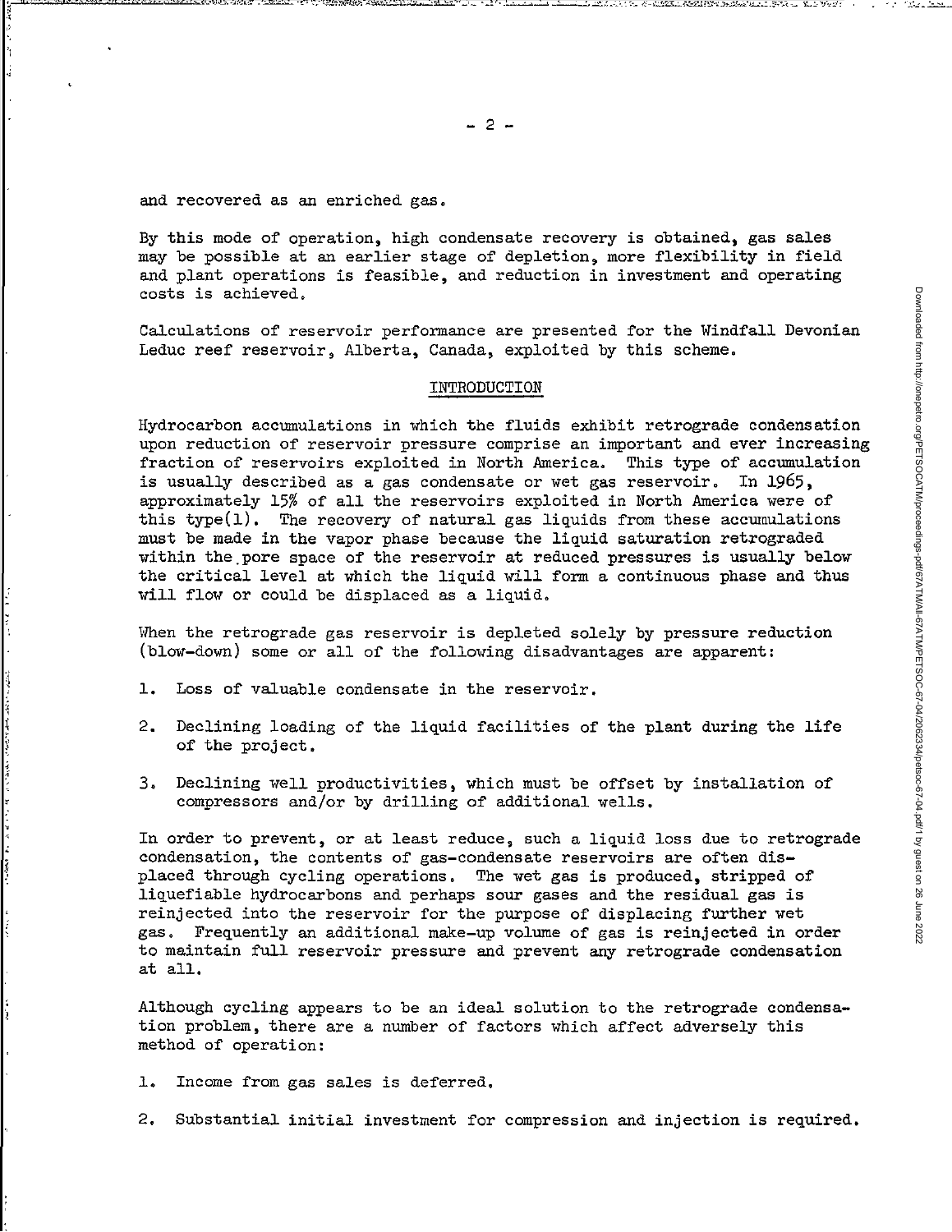- 3. Make-up gas must be purchased or otherwise be available for full pressure maintenance.
- 4. The cycling operations plus the subsequent blow-down period result in prolonged project life with inefficient gas plant usage during the final stage and high cumulative operating costs.
- 5. Very little of the wet gas in the portions of the reservoir unswept during cycling operation will be recovered during the final blow-down operations.

Therefore, in evaluating the economics of exploiting any wet gas reservoir, all the above inherent advantages and disadvantages must be carefully evaluated.

For the particular cycling operation under consideration (the Windfall D-3 reservoir), the original exploitation scheme called for full pressure maintenance. However, the increasing costs of developing a supply of injection gas and the potential loss of valuable sulfur in the injection gas, led to the decision to re-examine the reservoir performance under reduced gas injection rates.

For the present study the factors involved in the operation of this reservoir *were* examined to determine the relative efficiency and economics of different methods of operation. In particular, the purpose of the study was to investigate the performance of the Windfall reservoir under cycling operations at declining pressure to determine if gas injection could be significantly reduced without loss of condensate recovery.

In order to obtain a quantitative comparison of the merits of full gas cycling operations and partial cycling - simultaneous controlled blow-down operations, the following engineering data *were* required.

- 1. Volumetric sweep efficiencies of each of the schemes evaluated as a function of time.
- 2. Retrograde behavior of the original wet gas.

.'

はっしんち おすさびそう どうぎょうじほう てんそうしゃ めをさく

3. Revaporization characteristics of the retrograded liquid upon contact with dry injection gas.

#### THE WEST WHITECOURT PROJECT

The Windfall Devonian Leduc (D-3) wet gas reservoir is located about 120 miles north-west of Edmonton, in the Western Canadian province of Alberta. The field is located in the West Whitecourt Project area jointly owned by Hudson's Bay Oil and Gas Company Limited, Pan American Petroleum Corporation, and Canadian Fina Oil Limited. Within that 550,000 acre lease block there are also several other gas fields, about 25 miles south-west of Windfall, namely Pine Creek, Beaver Creek, and Pine North-West. The total original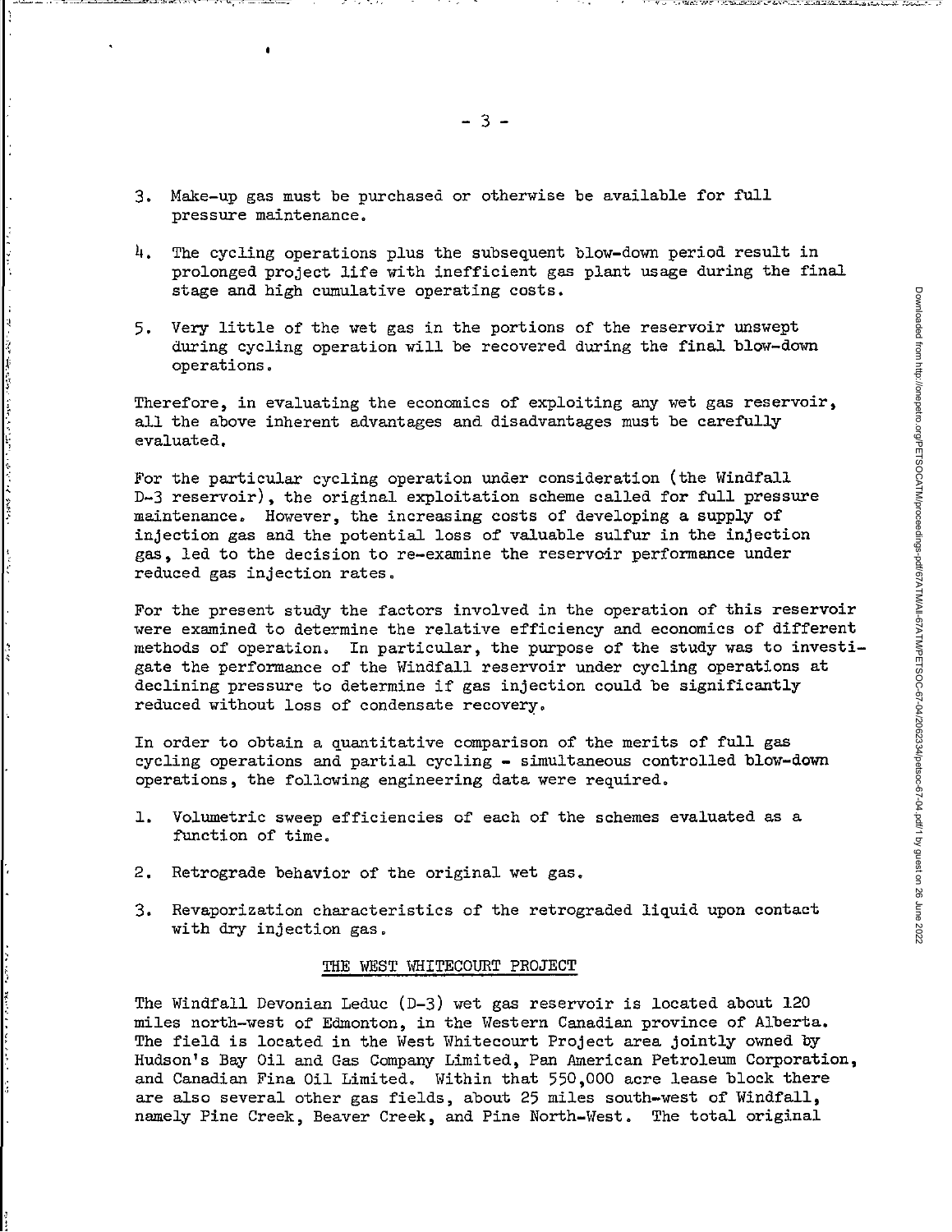raw gas in place in these four pools exceeds two trillion scf.

After delineation of these accumulations in the late 1950's, it appeared that a desirable depletion method would be full pressure maintenance of the Windfall reservoir to be achieved by injecting dry gas from the Pine Creek and Beaver Creek reservoirs. This project was initiated in early 1962.

Dry gas currently containing approximately 35% sour gases, mainly hydrogen sulphide, is produced from the Pine Creek and Beaver Creek reservoirs and after wellhead dehydration, it is transported at about <sup>1900</sup> psi through <sup>a</sup> twenty-six mile pipe line to Windfall (2). In Windfall, the gas is compressed to about  $4000$  psi and it is injected into the D-3 formation of that  $file$  do naintain the reservoir pressure and displace the wet gas  $(3)$ . The field to maintain the reservoir pressure and displace the wet gas  $(3)$ . Windfall reservoir contains medium sour (15% H<sub>2</sub>S) wet gas initially averaging about 76 barrels of stabilized condensate per million scf of raw gas  $(4)$ . The residue gas, which at this time is all produced from the Windfall reservoir, is under sales contract at an average daily rate of 100 million scf which corresponds to 165 MM scf per day of raw gas produced.

Because of the magnitude of this project, the factors involved in its operation, such as injection gas requirements, gas and sulfur market conditions, and capital investment requirements, have undergone continuous review. As a result of changes in these factors since the start of cycling operations, an extensive review of the entire production injection cycling scheme was undertaken.

# General Information on the Windfall D-3 Wet Gas Reservoir:

| Productive area:             | $12,200$ acres       |
|------------------------------|----------------------|
| Average pay thickness:       | $117$ ft.            |
| Rock volume:                 | $1,418,000$ acre-ft. |
| Reservoir temperature:       | $219$ °F             |
| Original "Z" factor:         | 0.837                |
| Original reservoir pressure: | 3,778 psia           |
| Original gas-in-place        |                      |
| in the Reservoir             | 820 MMM cu. ft.      |
|                              |                      |

The production  $-$  injection  $-$  pressure performance is presented in Fig. 1.

# METHOD OF ANALYSIS

Two principle processes were considered in the investigation of reservoir performance under the different schemes of exploitation; the sweep patterns of the injected gas, and the condensation and revaporization characteristics of the retrograde liquid in the reservoir. The combination of these two processes then determined the overall recovery performance.

# Sweep Studies

'."

:'.

**;.** .

In any injection operation, the megascopic flow patterns developed by the

**BASHAS** 

A MARINA ANG PANGANG PANG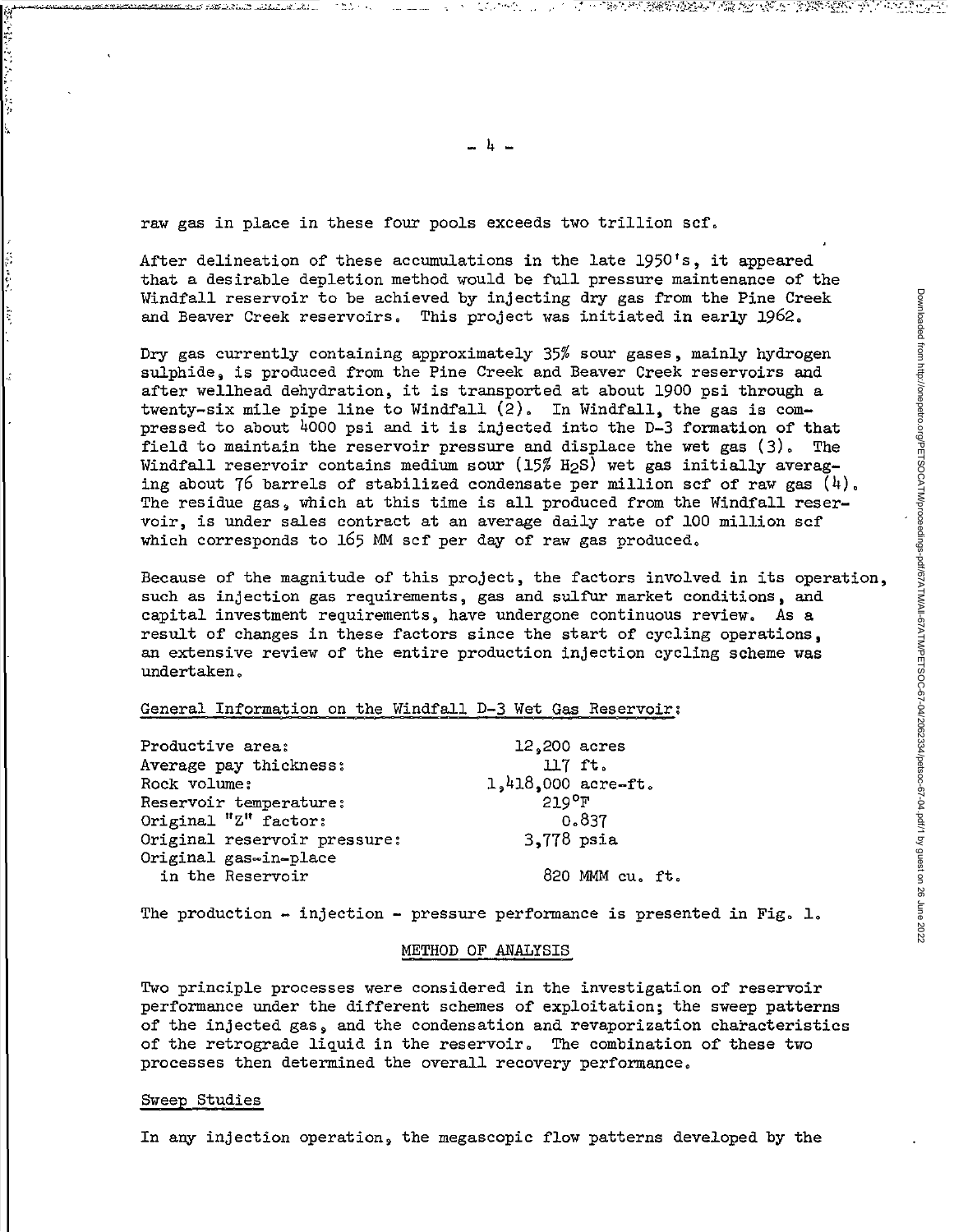injected fluid are an important factor controlling the efficiency of the project. These flow patterns determine the sweep efficiency which is the ratio of the reservoir volume swept at any time to the total reservoir volume. In order to study and to compare the effects of pressure reduction on the sweep patterns during cycling operations, a mathematical model was developed to calculate pressure distribution within the reservoir and to track the locations of the injected gas fronts under various operating conditions as a function of time. The production of wet gas and of dry break-through gas was also obtained from the model for each time step. The pertinent model is described in Appendix I.

The well development pattern and reservoir configuration were set up on this model and a match obtained between the calculated and observed performance of the reservoir over the initial four years cycling. This match-<br>ing required some adjustment of reservoir parameters (Figure 2). The future ing required some adjustment of reservoir parameters (Figure 2). performance was then calculated for the reservoir on the basis of this model for different development patterns and injection-production schedules imposed on it. Several distinct programs were studied, each of which was run to an assumed abandonment pressure of about 1,600 psi supplying information on the sweep patterns, reservoir pressures and the wet gas and injected gas recoveries, all as a function of time (Fig. 3). An example of a map of sweep patterns, as printed out by the computer, is presented in Fig.  $\lambda_i$ . Both the continued 100% volume replacement of produced raw gas, and the change to 60% volume replacement starting in 1966 were considered.

# Condensation-Revaporization Behaviour of the Reservoir Fluids

となるとなる 電気を与える くるまん こうせき こうしゃ 大家とし

The condensate recovery is also a function of the fluid composition and interactions between liquid and gas phases within the pore space. Several subsurface and recombined surface samples obtained from the four reservoirs were analyzed in the laboratories in order to determine the phase behaviour of all the pertinent hydrocarbons as a function of declining reservoir pressure.

Numerous laboratory studies reported over the past twenty years in the petroleum engineering literature have shown that the recovery of liquid hydrocarbons by the process of vaporization can be an important factor in increasing recovery. The vaporization can occur in varying degrees from a conventional oil, a volatile oil, or a retrograde condensate (5, 6, 7, 8, 11). In order to investigate this phenomenon quantitatively for the condensate reservoir under consideration, a second mathematical computer model, described in Appendix II, was developed.

This ten-cell mathematical model simulates dry gas injection into a linear system containing retrograde liquid and rich gas. It was used to determine the dry gas injection volumes required to evaporate and to produce the revaporized liquid phase at different pressure levels. This linear multicell model yields information on phase changes, saturation distribution and the changing liquid and gas compositions of each of the individual cells as a function of pore volumes of dry gas injected in small increments into the model. The produced fluids are flashed to surface conditions in order to

 $\cdot$  .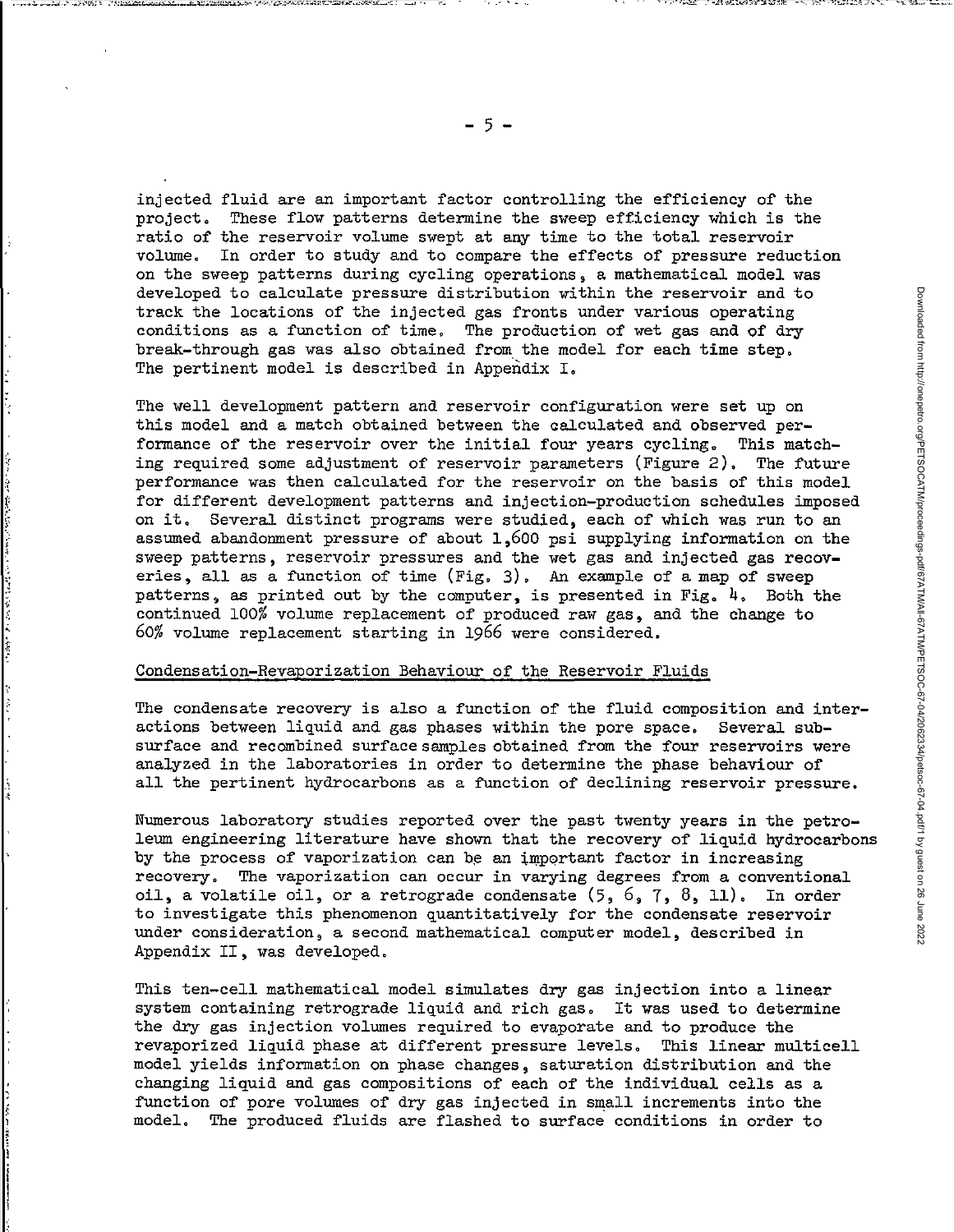'"', '

 $\ddot{\phantom{a}}$ 

 $\label{eq:main} \underbrace{\text{non-convex}}_{\text{non-convex}} \text{non-convex} \text{non-convex} \text{non-convex} \text{non-convex} \text{non-convex} \text{non-convex} \text{non-convex} \text{non-convex} \text{non-convex} \text{non-convex} \text{non-convex} \text{non-convex} \text{non-convex} \text{non-convex} \text{non-convex} \text{non-convex} \text{non-convex} \text{non-convex} \text{non-convex} \text{non-convex} \text{non-convex} \text{non-convex} \text{non-convex} \text{non-convex} \$ 

, .

アープン かんじょう かんじょう アイス・アール

obtain values for the liquid recovery and the wet gas and enriched gas produced.

In order to utilize this model a system of empirical K-values (equilibrium vaporization ratios) was developed which described the behaviour of the Windfall reservoir fluid. The procedure for determining K-values is based upon obtaining an acceptable match of volume percent liquid between the laboratory measured data and those calculated for several pressure levels; (9, 10) Tables I and II. Details of this procedure are described in Appendix II.

An assumption implicit to the use of this calculation and its application to the revaporization phenomenon within the reservoir is that the liquid and gas phases coexisting at any point within the reservoir are in essentially complete equilibrium. Numerous literature references(12, 13, and 14) support this assumption.

The calculations on the linear displacement model showed that all of the liquid condensate formed within the reservoir at a given pressure level would be vaporized and displaced by the injection of varying quantities of dry gas. The volume of dry gas required to vaporize and to produce all of the revaporized condensate as enriched dry gas is a function of pressure, as would be expected, with increasing volumes of injected dry gas required at lower pressures (Fig. 5).

Since during a simultaneous partial cycling-controlled blow-down operation the reservoir pressure declines below that at which the revaporization occurred, the behaviour of the enriched gas, which contains the revaporized liquid, has also to be ascertained. Additional calculations made on a one cell model indicated that once the retrograde liquid has been revaporized by the contact with dry injection gas, further pressure drop does not result in liquid dropout (Table IV).

# Application of Revaporization to Sweep Studies

Having available the above basic engineering studies, the recovery of gas and condensate under the different exploitation schemes may be quantitatively evaluated by superimposing the pertinent revaporization study on the corresponding sweep efficiency study. The sweep studies provided pressure information over the entire area of the reservoir, determined the location of the displacement front between the in-place wet gas and the injected gas, and obtained the wet and dry gas production rates for each of a series of time steps. The calculations on the ten-cell linear displacement model provided the information necessary to calculate the rate of revaporization behind the injected gas front.

In order to apply the revaporization displacement calculations to the sweep studies, the results were plotted to show the volumetric ratio of movement between the leading front of the injected gas and the trailing front where revaporization is complete and completely dry gas flows. This ratio was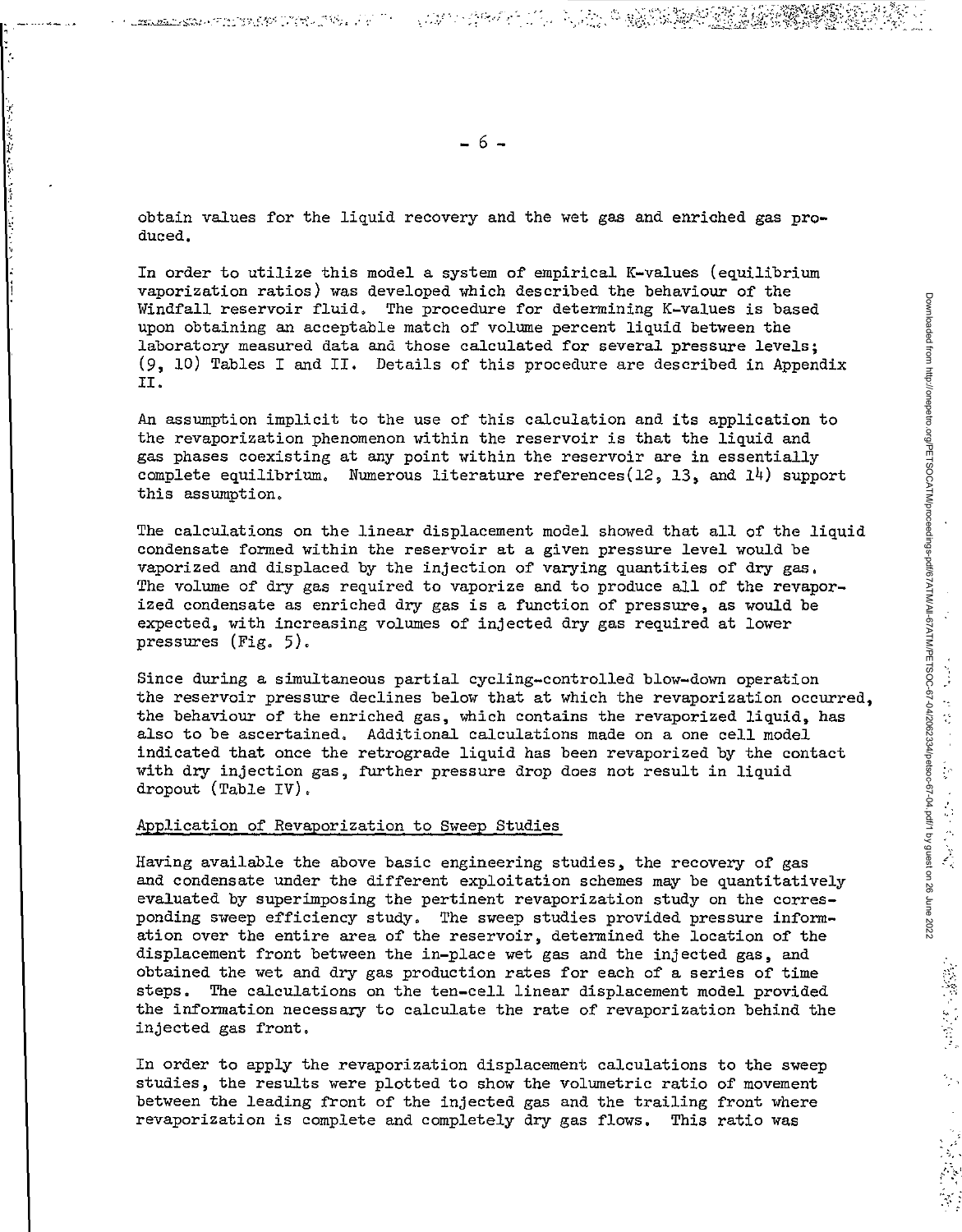# determined as follows:

**.",**

'l~~~--'=.L:.;:J..>-- '\_L\_'~ "~.,, ......:.:~ ',-",,-.

 $\frac{1}{2}$ j ~~

> At the point in the injection of the dry gas where the gas composition at the outflow end of the system is identical to that of the injected gas, the revaporization and displacement of the condensate is complete. The true dry gas front has advanced a unit distance at this time, the unit here being one pore volume of the system. At the same time the front of the injected gas containing the revaporized condensate has advanced a distance equivalent to the total volume of injected gas expressed in pore volumes of the system. Thus, at the 3000 psi level a total of  $1.4$  pore volumes of dry gas was injected at the time the dry gas reached the outflow end of the system (Figure 5). Therefore, at this pressure, the "dry" gas moves at a velocity ratio of  $1.0/1.4$  or .714 to the "enriched" gas front. This ratio is actually the volumetric ratio of movement of the fronts since the linear arrangement of the cells is not essential. Figure 6 is a plot of the volumetric ratio of movement of the completely dry 100% recovery front to the enriched gas front at each of the pressure levels studied. The ratio of movement of 95% and 90% recovery fronts are also shown.

With this relationship established it was possible to plot for each time step at the corresponding pressure level the movement of the front of completely dry gas with relation to the injected gas front, with the injected gas front location taken from the sweep studies. Between these two fronts there exists a zone carrying the revaporized condensate as an enriched gas. The formation, the growth, and the production from this enriched gas zone are then followed for each time increment of the sweep studies. Figure 7 shows an example of the formation and depletion of the enriched gas zone about one injection area in the reservoir.

Within the zone of revaporization formed between the leading front of injected gas and the trailing front of completely dry gas the composition of the enriched gas that is formed varies. The gas is richest at the leading edge of the zone and leanest at the trailing edge. For the subject evaluations an average composition of the enriched gas was calculated for each pressure level and it was assumed that this average composition applied to the enriched gas produced at that pressure. Figure 8 is a plot of the average enriched gas composition as a function of pressure ahead of the 100%, 95% and 90% recovery fronts. The decline in condensate content of the original wet gas with pressure is also plotted.

# RESULTS

The quantitative results of the engineering studies discussed in the preceding section are summarized in the following tabulation: (all gas volumes are given at standard conditions)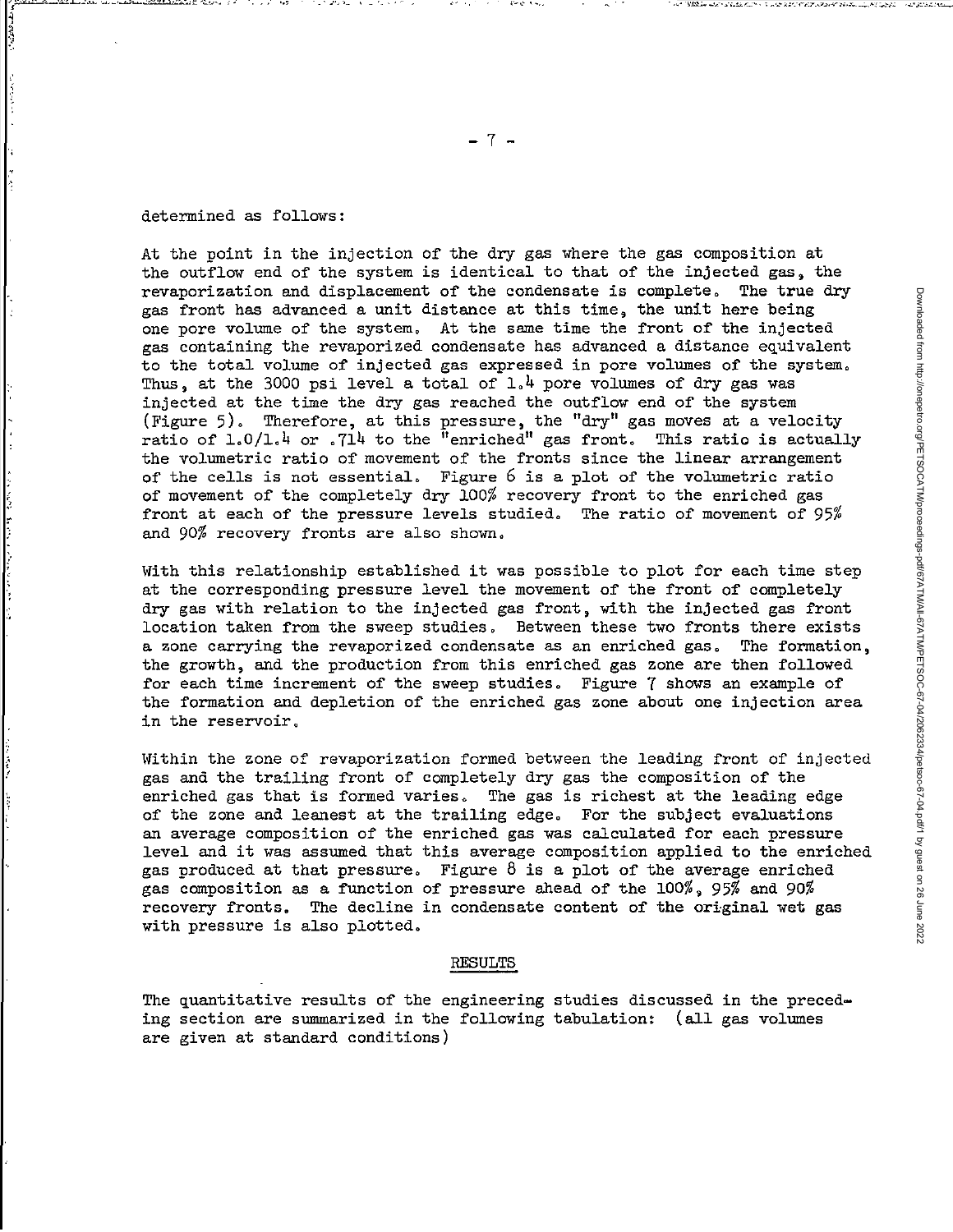|                                                                                         | Straight<br>Blow-down | Cycling with<br>Partial<br>Replacement | 100% Replace-<br>ment Cycling |
|-----------------------------------------------------------------------------------------|-----------------------|----------------------------------------|-------------------------------|
| End Point of study (cycling<br>plus blow-down) - $(\text{date})$ :                      | 1/1/80                | 1/1/77                                 | 1/1/78                        |
| Cumulative gas production -<br>$\text{Dry }$ - (MMM cu. ft.):<br>Wet $-$ (MMM cu, ft.): | 464                   | 321<br>619                             | 412<br><u>609</u>             |
| Total - $(MM \text{ cu. ft.})$ :                                                        | 464                   | 940                                    | 1021                          |
| Cumulative dry gas injection -<br>$(MM \text{ cu. ft.})$ :                              |                       | 466                                    | 588                           |
| Final reservoir pressure $-$ (psig): 1600                                               |                       | 1584                                   | 1670                          |
| Condensate recovery from wet<br>$\text{gas}$ - $(10^6 \text{bb1})$ :                    | 25.8                  | 42.0                                   | 45.5                          |
| Condensate recovery from<br>enriched gas - $(10^6$ bb <sub>1</sub> ):                   |                       | 3.3                                    | 0.5                           |
| Total condensate (C5+) recovery -<br>$(10^6$ bibl):                                     | <u> 25.8</u>          | 15.3                                   | 46.0                          |
| (Percent of orig. C5+ in place):                                                        | (43.0)                | (75.5)                                 | (76.6)                        |
| Maximum reservoir volume swept -<br>$(10^3 \text{ Ac-Ft})$ :                            |                       | 971                                    | 1019                          |
| (Percent of orig. rock volume):                                                         | $(--)$                | (68.7)                                 | (71.9)                        |

The attached Figure 9 represents some of the above results on a yearly cumulative basis and shows also the magnitude of individual contribution of the wet gas production and of the revaporization to the production of condensate in the partial cycling-controlled blow-down scheme at the partial replacement level.

# CONCLUSION

In summary, the investigations discussed in this paper show that within the range of partial replacement studied, i.e. full 100% replacement as compared with the case where replacement is reduced to 60% of withdrawals, no significant change in condensate recovery occurs. Since only one partial replacement cycling level was studied, it is not concluded definitely that this level represents the optimum operating conditions. A qualitative review of the many different sweep studies which were investigated would tend to indicate that the optimum replacement level could be somewhat lower than that studied.

,\_~.\_~. '....\,.;..,.:.....;'~ •.- , .......... i'l.-':.;~,.",;:..\_...: ... '~, ~\_·..·,•. r".-· ·.-,.•.,'I.> .• ·.·.,·:...<..:~~.'-,.;..'-, ',,'.' .:;.';',

;

c '. ,.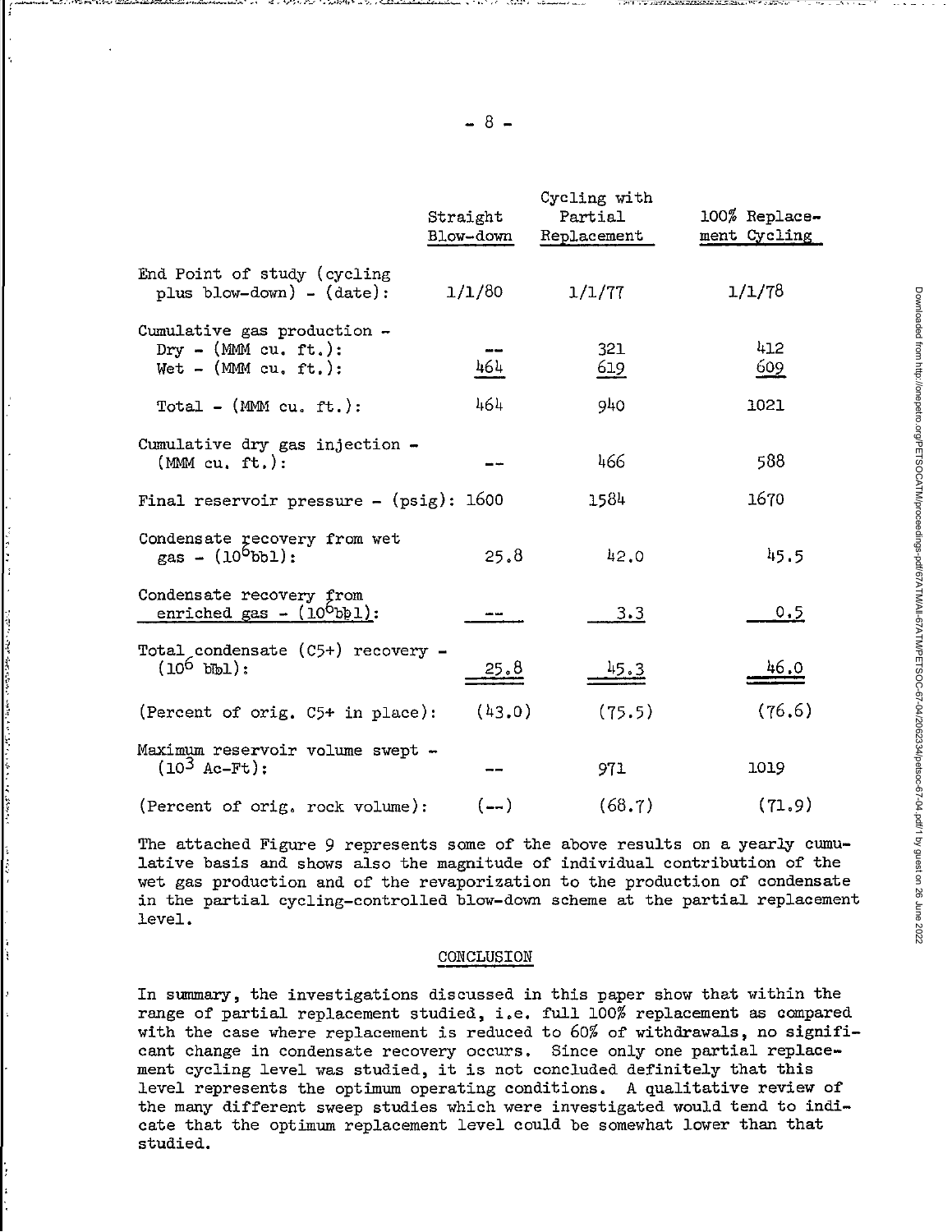The following general conclusions can also be made:

" "

"

ï

- I, The daily cycling rate and the reservoir pressure, constant or gradually decreasing, do not affect significantly the ultimate recovery of condensate, as long as partial dry gas cycling is pursued,
- 2, The ultimate recovery of condensate can be maximized by a well engineered manipulation of production and injection scheduling so that the injected dry gas traverses the maximum reservoir volume and efficient wet gas and enriched gas recovery is realized,
- 3, Within certain limits, ultimate condensate recovery may be increased more by the drilling of additional wells to obtain improved sweep efficiency than by maintaining a high cycling level,

The advantages which could be realized in reservoirs of the Windfall type operated with a voidage replacement level in the order of 60% rather than 100% from the beginning of the cycling are as follows:

- <sup>L</sup> Savings in capital expenditures amounting up to some 15% of total,
- 2, Savings in operating costs of about 15% on an annual basis, However, because of shorter life, these savings amount to some 20% on a cumulative basis <sup>0</sup>
- 3, Reduction of injection gas requirements by some 40 percent,
- 4, Increased operational flexibility because less producing wells need be converted to injectors and some of them need not be used continually at their full production or injection capacity,

Because of these inherent advantages it is suggested that this scheme of simultaneous cycling - controlled blow-down operations might constitute an important conservation concept for exploitation of wet retrograde gas reser $voirs.$ 

## ACKNOWLEDGEMENT

The authors wish to thank the Management of Hudson's Bay Oil and Gas Company Limited, Pan American Petroleum Corporation, Canadian Fina Oil Limited, and Continental Oil Company for their permission to prepare and present this paper, Special thanks are also due to Messrs, E, Wichert (Fina, Calgary), R, Jacoby (Pan American, Tulsa), and J, Givens (Conoco, Ponca City) for their invaluable help in obtaining the various quantitative results,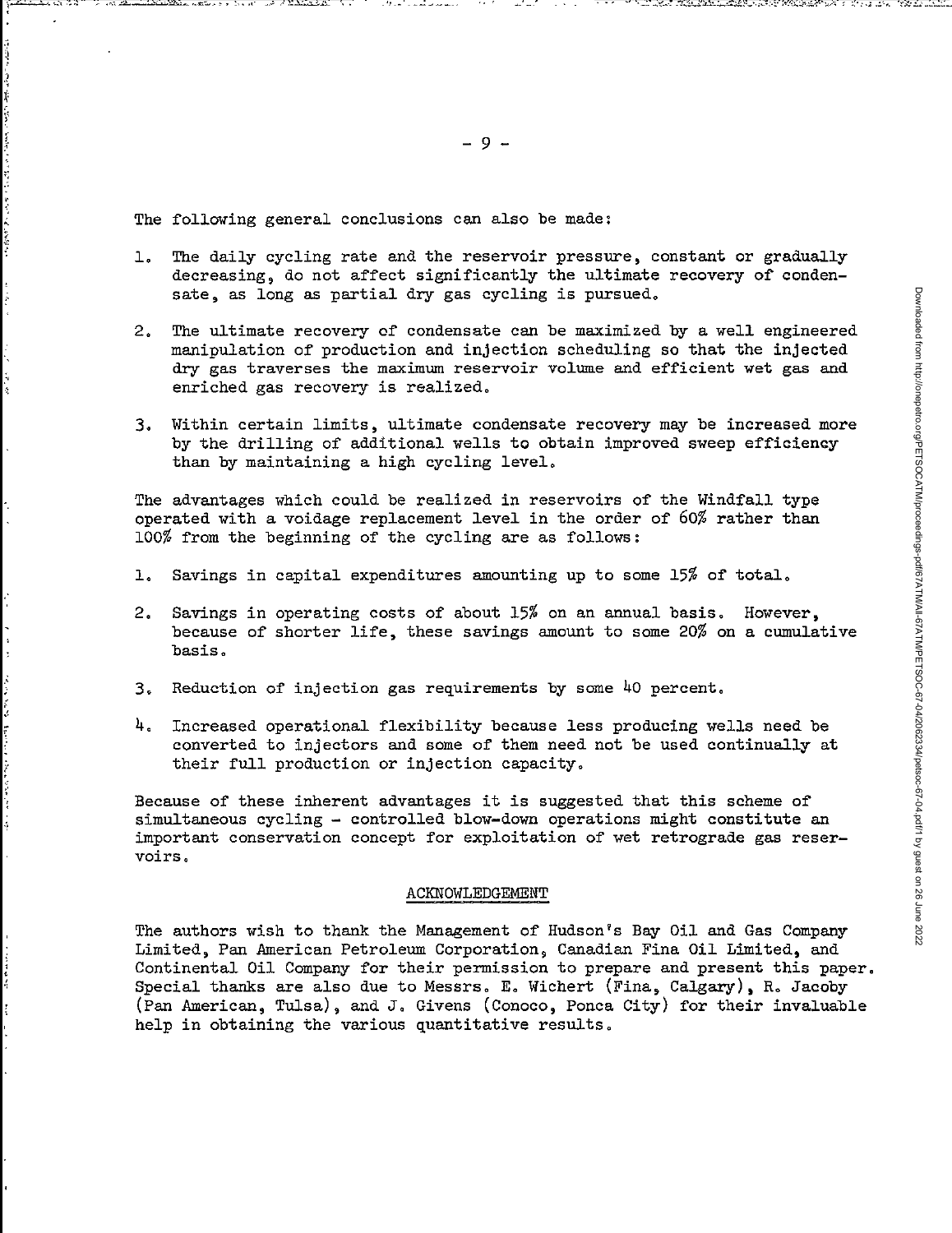# APPENDIX I

#### *SVlEEP* MODEL DESCRIPTION

The main part of this numerical model consists of calculations of unsteadystate pressure distributions and dry gas frontal movement by a succession of steady-states approximation. The model which is composed of several major parts or sub programs, offers the following benefits: The chances for making mechanical errors are minimized through automatic processing and presentation of data; the calendar time necessary to do a study is shortened; and, the percentage of the manpower effort available for creative engineering is maximized.

Formulating the capacity  $(k_xh, k_yh)$  and grid volume ( $\phi h$ ) matrices constituted the major data input problems. A rectangular array (105 x 51) containing 5355 grid points was selected for the particular study. Figure  $4$  indicates the grid density used. Each block represents an area of 6.2 acres. A numerical matrix of thickness values was machine generated by expanding a COarse grid of values into a fine grid through use of an interpolation scheme. The boundary irregularities and sharp discontinuities along the leading edge of the reef were entered manually. This grid system was processed by the contouring program to provide a map of reservoir geometry for further computation. Ini-<br>tially, the permeability and porosity were assumed to be uniform. The capacity tially, the permeability and porosity were assumed to be uniform. and grid volume matrices were obtained by multiplying the machine generated isopach by  $k$  and  $\phi$  respectively.

In the model, all wells must be located at a grid point. In order to satisfy this condition, some wells had to be moved for a distance less than 365 feet. A rate schedule for the time span of the pressure calculations is needed for each well. New wells may be added anytime. Changing a well status from injector to producer or vice versa is easily accomplished.

The differential equation governing isothermal flow of a non-ideal gas obeying Darcy's law is: (symbols are defined at end of Appendix)

$$
\frac{\partial}{\partial x} \left( \frac{k_x h}{2 \mu Z} \frac{\partial P^2}{\partial x} \right) \div \frac{\partial}{\partial y} \left( \frac{k_y h}{2 \mu Z} \frac{\partial P^2}{\partial y} \right) = \phi h \frac{\partial}{\partial t} \left( \frac{P}{Z} \right) \div q(x_y y_y t)
$$
 (1)

In this study, constant compressibility and viscosity were assumed. An approximation to the time derivative of pressure

$$
\frac{\partial P}{\partial t} = \frac{1}{2P} \frac{\partial P^2}{\partial t}
$$

was assumed to simplify equation (1) to

.,

.'

$$
\frac{\partial}{\partial x} \left( x_x h \frac{\partial P^2}{\partial x} \right) + \frac{\partial}{\partial y} \left( x_p h \frac{\partial P^2}{\partial y} \right) \frac{\phi \mu h}{P} \frac{\partial P^2}{\partial t} + Q(x_y y_z t)
$$
 (2)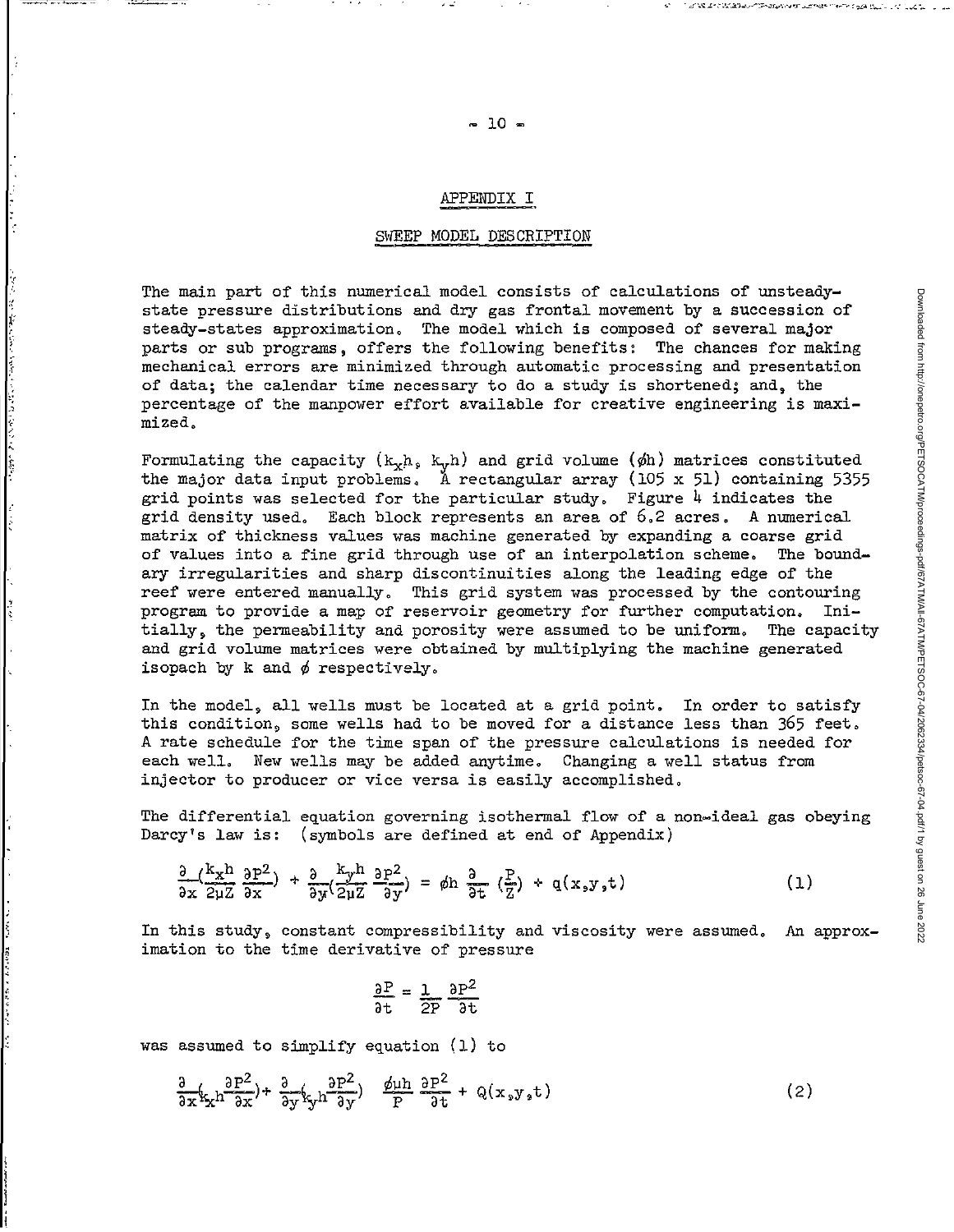The finite difference solution for equation (2) at any grid point  $(i,j)$ , time step n <sup>+</sup> 1 from **n,** and sweeping in the **x-** direction is

 $^{\rm +Q}$ i,j.n  $\frac{1}{\Lambda \mathrm{v}^2}$ Downloaded from http://onepetro.org/PETSOCATM/proceedings-pdf/67ATM/All-67ATM/PETSOC-67-04/2062334/petsoc-67-04.pdf/1 by guest on 26 June 2022

The alternating direction implicit procedure  $-$  ADIP(15) was used to solve the pressure distributions. A detailed explanation for a similar set of equations (16) is given elsewhere and will not be repeated here. for

Before any predictive runs could be made, it was necessary to match past field performance. Since pressure gradients control gas movement rather than absolute pressure levels, the match was made on the basis of gradients between wells. Areal variations in permeability necessary to obtain this match are shown in Figure 2. An example of the resultant computed pressures and gradients for April 16, 1964, compared with actual field pressures and gradients is presented in Figure 10.

The cycling operations are based on a succession-of-steady-states approximation. That is, during a fixed time period, one of the calculated pressure distributions is assumed to be "the" pressure distribution for the entire period. In this study, periods ranged from 2-18 months.

In order to track the location of the front of the injected gas, the circumference of the front about each injection well was defined initially with 40 points. Subsequently, the frontal movement was determined for each pressure distribution by calculating for each point the **x-** and **y-** components of velocity using Darcy's law. When the distance between two adjacent points became greater than 50 feet, another point was inserted at the midpoint on the chord joining them. As points entered the producing wells they were removed from the tracking calculations. All points were moved for short time step intervals and the point velocities recalculated at their new position. At prescribed intervals, the area inside each front was obtained by evaluating a line integral about the front. Weighted average pressure and grid volumes were obtained to determine the gas volume contained within each front. Once the obtained to determine the gas volume contained within each front. Once the calculated volume matched that specified by the injection-production schedule of the dry gas, calculations for that front were bypassed for the remainder of the period investigated. The calculations were continued until all volumes had been matched for that period. The data were then displayed in the form of maps and printouts. An example is shown in Figure  $4$ .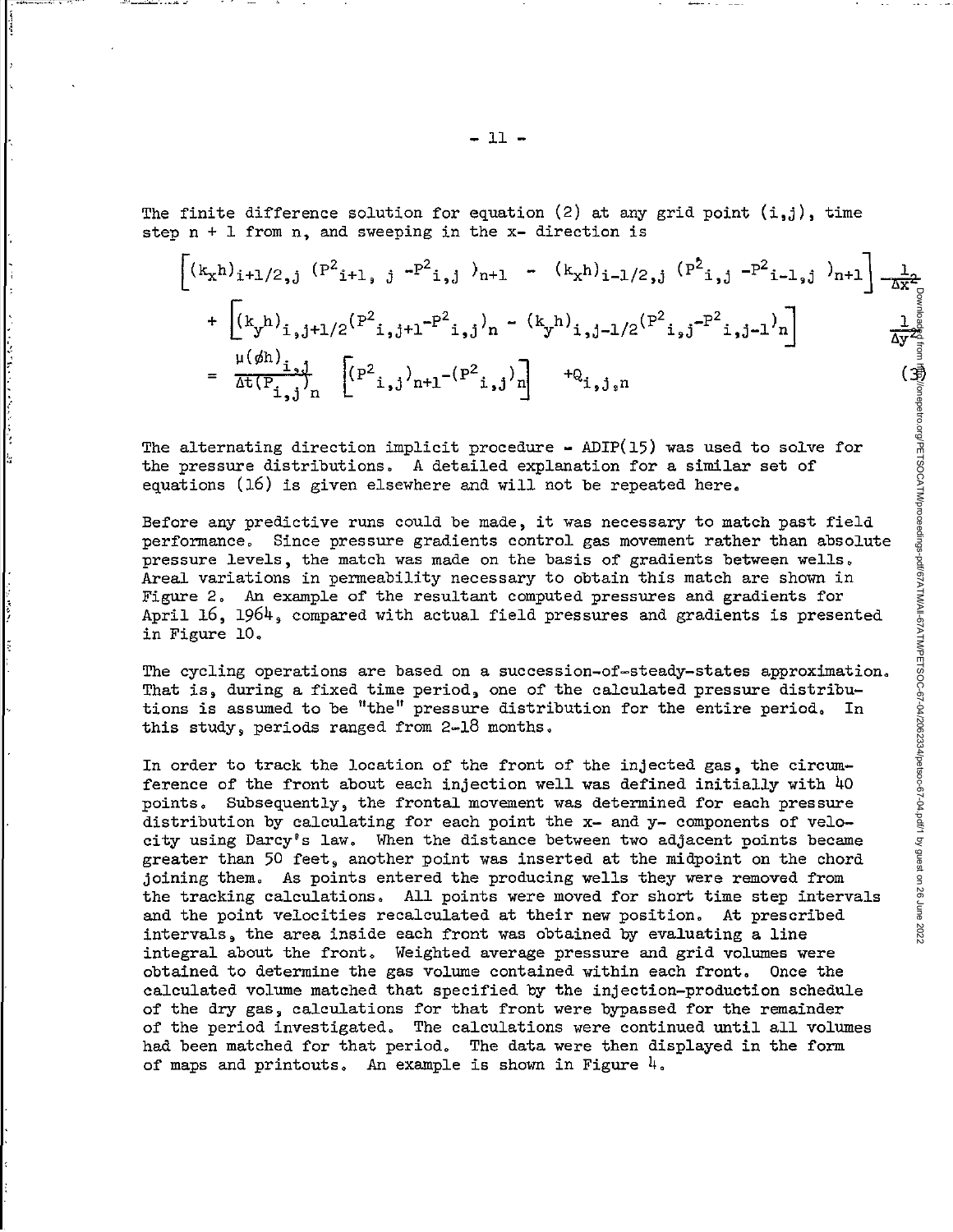# SYMBOL DEFINITIONS

| Where: | P                    | $=$ pressure, psi                                      |
|--------|----------------------|--------------------------------------------------------|
|        | φ                    | = porosity, fraction                                   |
|        | h                    | = thickness, feet                                      |
|        | μ                    | = viscosity, cp                                        |
|        | $Z_{\parallel}$      | $=$ gas compressibility factor                         |
|        | x, y                 | = special co-ordinates                                 |
|        | kx.                  | $=$ permeability in x-direction, function of location  |
|        | ky                   | = permeability in y-direction, function of location    |
|        | t                    | = time, days                                           |
|        | i                    | = subscript denoting x-direction                       |
|        | j                    | = subscript denoting y-direction                       |
|        | $\mathbf n$          | = subscript denoting time position                     |
|        | $\Delta x, \Delta y$ | = distance between grid points, feet                   |
|        |                      | $Q_{\varphi}q(x,y,t)$ = withdrawal (or injection) term |
|        |                      |                                                        |

necessary constants to account for consistency in the units have been added.

1,

 $\frac{1}{1}$ Ĭ.

i<br>V

i.

ć,

in Maria Abri

Article St.

医微流线 医法分裂 不动于杂境的

аN,

х. The State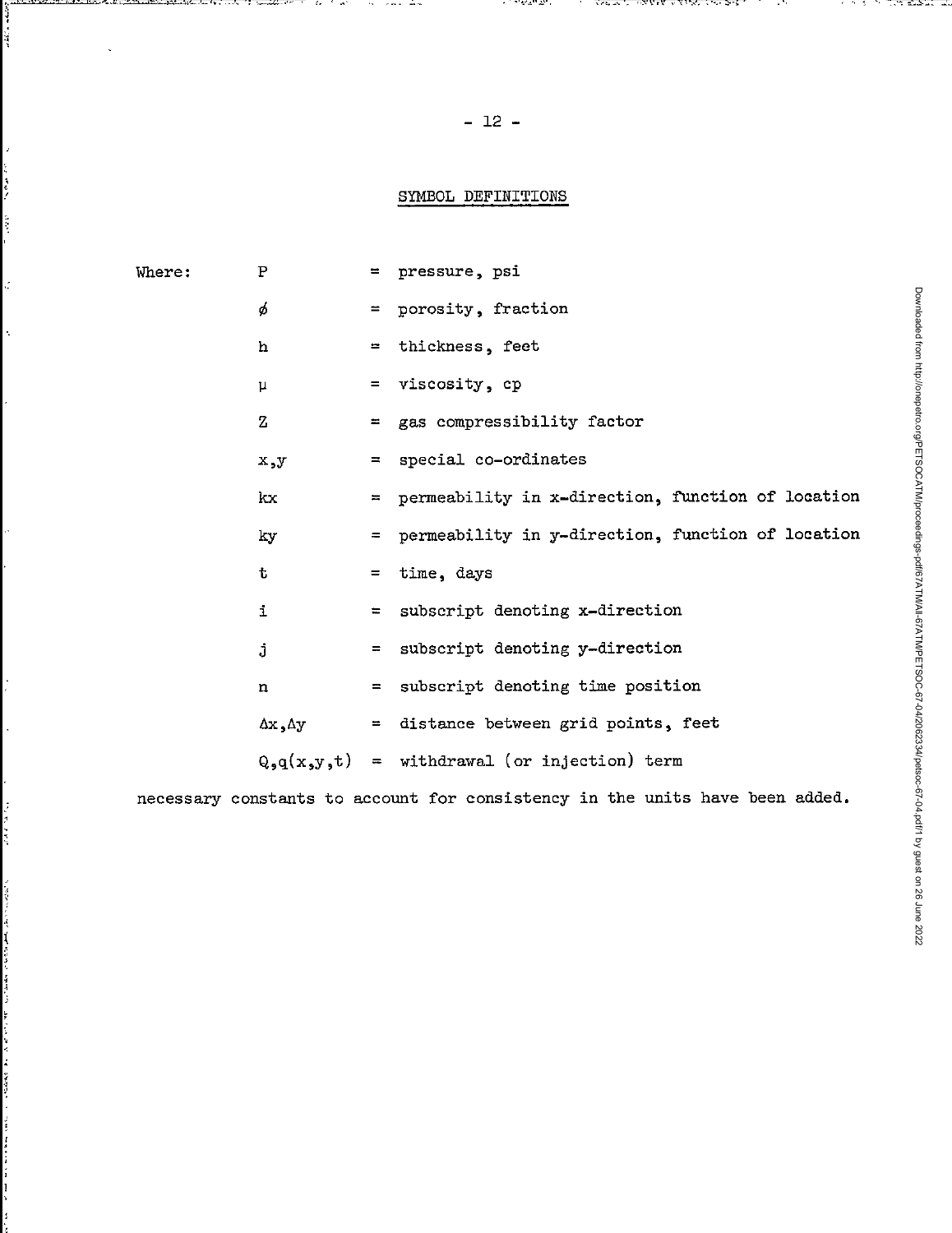# APPENDIX II

#### REVAPORIZATION MODEL DESCRIPTION

#### K-Value System

~r--"':..i.::...';'::..,.,c.,,;.',,-,":·:· "w<~~\_, *•.* ,> 'G"'-

'.**f\**

;, *i*

In order to obtain a satisfactory match between the calculated and experimental values of composition and retrograde liquid saturation for the Windfall reservoir fluid, a system of K-values was developed using the technique of Jacoby, et al(9).

The original reservoir fluid contained  $22.64$  mole per cent non-hydrocarbons of which the predominate component was  $H<sub>2</sub>S$  (15.32 mole per cent). There are very few published K-value data for this type system. However, the work of Robinson (17) shows that presence of  $CO<sub>2</sub>$  and H<sub>2</sub>S affects the methane K-values. This effect is sensitive to the relative concentrations of these materials. Based on this premise a system of K-values was developed by matching the available experimental data.

Since the data on the recombined sample were obtained by differential liberation, the matching calculation had to be differential. The C<sub>7</sub>+ fraction was broken up into components n-C<sub>7</sub> through n-C<sub>1</sub>4+ using a distillation curve. The initial hydrocarbon K-values were calculated from the NGAA coefficients at 5000 psia convergence pressure. N2, C02and H2S K-values were calculated using Lohrenz's(10) equations at the same convergence pressure. The K-values for the heavier components were calculated by extrapolation of the n-C8 and n-CIO K-values as a function of their reciprocal absolute normal boiling temperature. The K-values of the methane, ethane, and C7+ were adjusted by trial and error until <sup>a</sup> satisfactory match of the experimental composition and retrograde liquid was achieved. Caution was exercised in altering the K-values to insure that they would plot as a smooth curve (i.e. log K versus log p). Also, the system of K-values was forced to match the dew point pressure using Lohrenz's(lO) methods.

# Revaporization Model

This model simulates constant pressure, constant temperature, and steady-state linear flow in <sup>a</sup> core containing ten equal volume cells. It assumes that only the gas phase is mobile due to the low retrograde liquid phase saturations (6 per cent maximum). Therefore, the only method of removing liquids from the system is by revaporization. Rigorous volumetric and compositional material balances as well as phase equilibrium are maintained in each of the cells at all times.

The mechanics of the calculations for each desired pressure level are as follows:

1. Initially, each cell contains retrograde liquid and rich gas.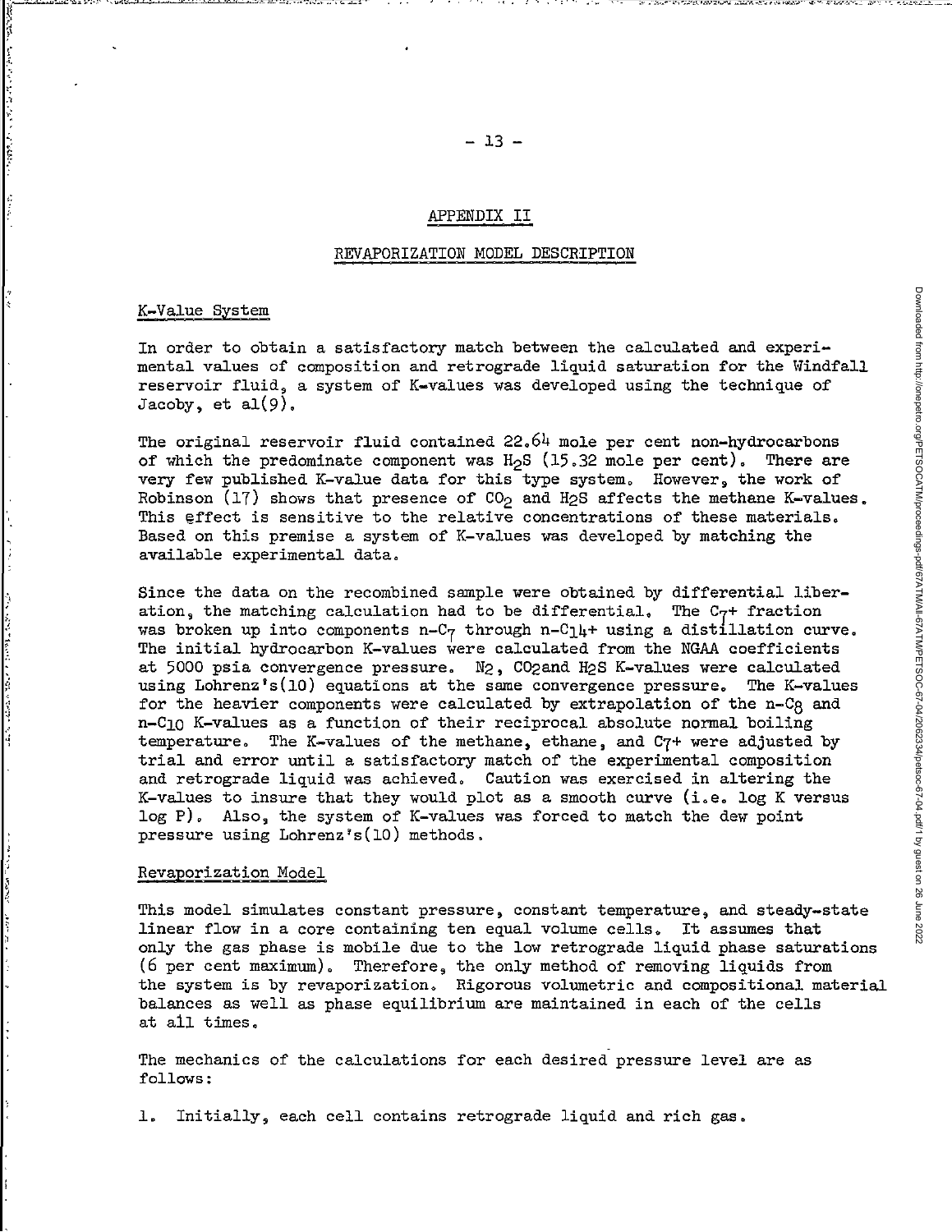- <sup>20</sup> Dry gas enters cell <sup>1</sup> and displaces an equivalent volume **of** gas into cells 2 through 10. The total content of the fluids in each cell is flashed to obtain the phase distribution compositions.
- 3. The composition of the gas produced from the tenth cell is calculated and compared with that of the injection gas.
- 4. The calculations are continued until the produced and injected gases have the same composition.

These calculations were made at pressures of 3200, 3000, 2800, 2600, 2400 and 2000 psig. The composition of the gas and liquid phases, per cent liquid, and liquid content **of** the produced gas were calculated and reported for each increment of injection.

~- ... >'~'''u:.'·U~=··~-~·==~';'''''-'\_''·~'''':'''~':''~;-'.L-.~'''''"~''-·\_'.;~C-''''"', *..''.•·\_''--*\_'c. • **•\_**

Ĭ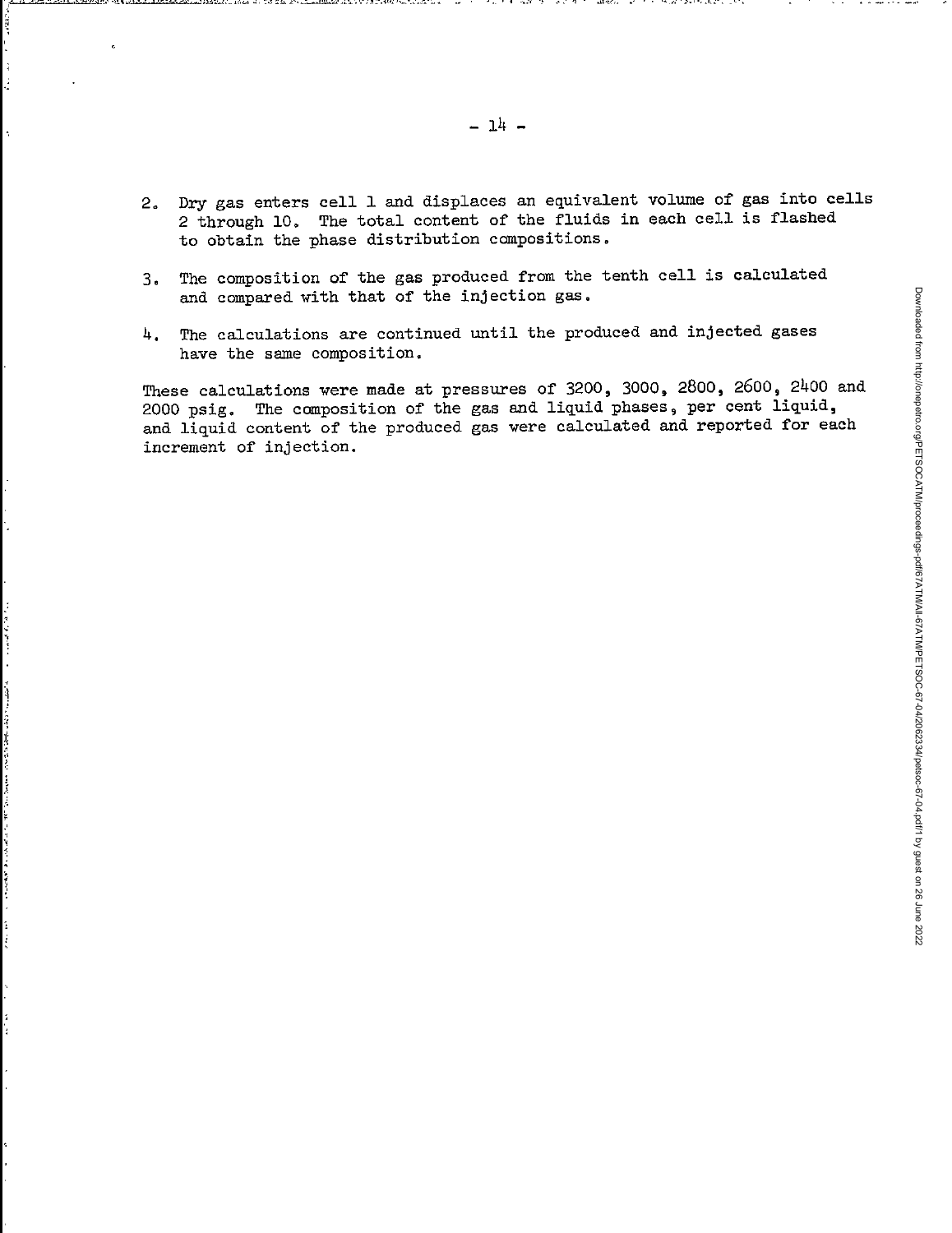#### REFERENCES

- 1. An Appraisal of the Petroleum Industry of the United States. Office of Oil and Gas, Washington, D.C., United States Department of the Interior, 1965, 27-28.
- 2. Frye, C.C., Becker, H.W., Masuda, A., and Deugau, A.V., Trans. Soc. Petrol. Engrs. (A.I.M.E.), 1963, 228, 539-544.
- 3. Wichert, E., J. Canad. Petrol. Tech. Spring 1963, 6-8.

(3)の1854 - 1254 - 2015というという

į.

といいだん

is<br>Di

- 4. Neidermayer, A., and Morrow, J.R., J. Canad. Petrol. Tech., fall 1964, 108-117.
- 5. Weinaug, C.F., and Cordell, J.C., Trans. Amer. Inst. Min. and Metal Engrs., 1949,179,303-312.
- 6. Standing, M.B., Lindblad, E.N., and Parsons, R.L., Trans. Amer. Inst. Min. and Metal Engrs. 1948, 174, 165-190.
- 7. Oxford, C.W., and Huntington, R.L., Trans. Amer. Inst. Min. and Metal Engrs., 1953, 198, 318-322.
- 8. Cook, A.B., Johnson, F.S., Spencer, G.B., and Boyazeed, A.F., Paper presented at the 37th Annual California Regional Meeting of SPE-AIME, in Santa Barbara, Calif., November 17-18,1966,1-21.
- 9. Jacoby, R.H., and Berry, V.J., Trans. Soc. Petrol. Engrs. (AIME), 1957, 210, 29.
- 10. Lohrenz, *J.,* Clark, G.C., and Francis, R.J., Trans. Soc. Petrol. Engrs. (AIME) 1963, 228, 1235.
- 11. Attra, H.D., Trans. Soc. Petrol. Engrs. (AIME) , 1961, <sup>222</sup> Part II, 130-136.
- 12. Raimondi, P., Torcoso, M.A., Trans. Soc. Petrol. Engrs. (AIME) , 1965, 234 Part II, 51-59.
- 13. Gas Chromatography, A.I.M. Keulemans, New York, Reinhold Publishing Corporation, 1966.
- 14. Mel1ado, G.L., and Kobayashi, R., Petrol. Refin., 1960, 39-2, 125-128.
- 15. Peaceman, D.W., and Rachford, H.H., Jr., J. Soc. Ind. Appl. Math., 1955, 3, 28.
- 16. Douglas, J. Jr., Peaceman, D.W., and Rachford, H.H., Jr., Trans. Soc. Petrol. Engrs. (AIME), 1955, 204, 190.
- 17. Robinson, D.B., and Bailey, J.A., Canad. J. Chem. Engr., Dec. 1957, 151.

アーバン しゅくしょく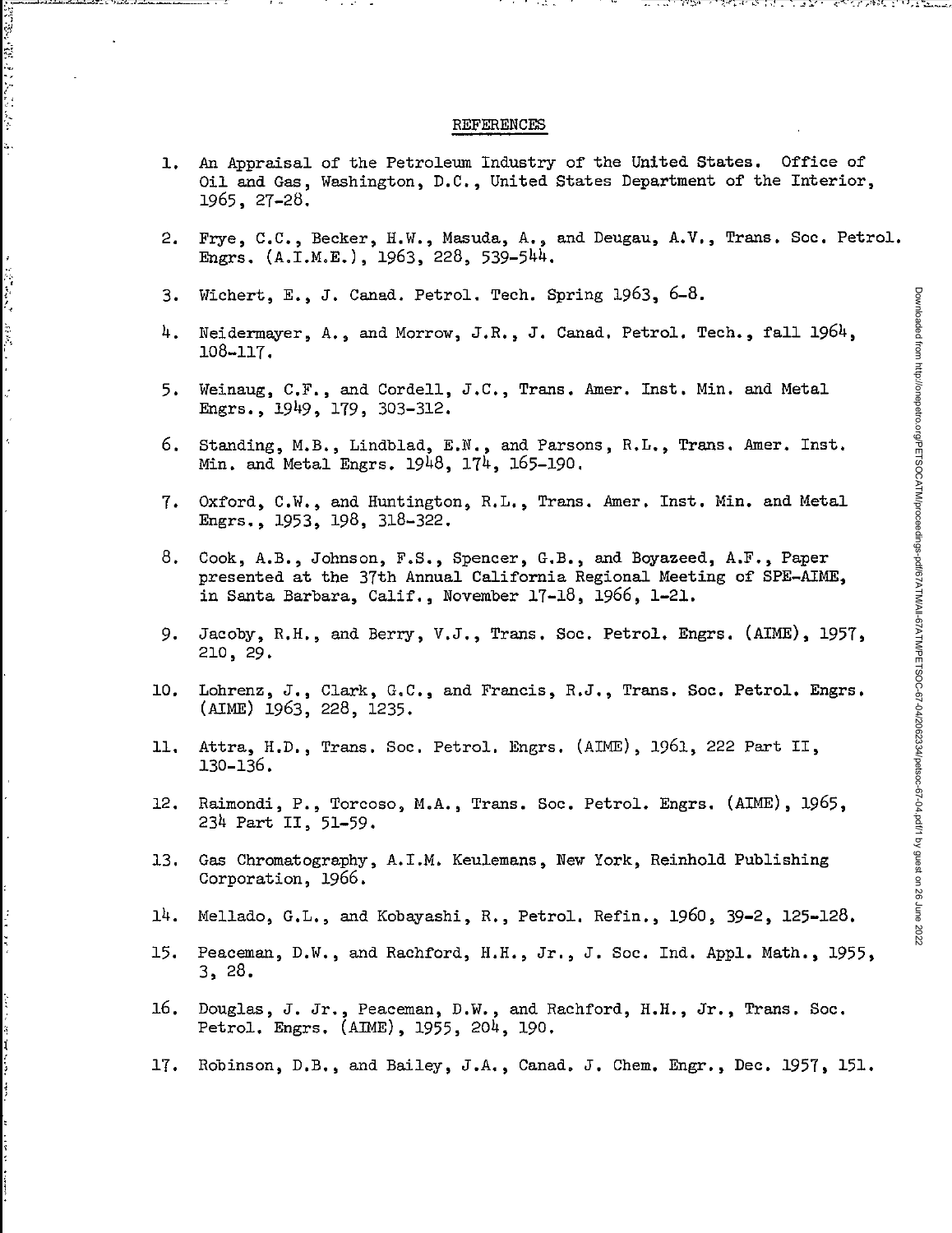# TABLE I

жf,

前到了 十月十一

 $\ddot{\phantom{0}}$ 

 $\begin{array}{c} 1 \\ 1 \\ 2 \end{array}$ 

→ 1947年4月1日 1月1日 1月1日 1月1日 1月1日 1日 1日 1日 1日 1日 1日

しょうせい けいえんそう

 $\mathbf{r}$ 

Ą. j. u sekonde kun 1980. of 1

i a construction del contro

 $\ddot{\phantom{1}}$ 

. .  $\sim$ 

# COMPARISON OF EXPERIMENTAL AND CALCULATED

|                  | Volume % Retrograde Liquid |            |
|------------------|----------------------------|------------|
| Pressure<br>psig | Experimental               | Calculated |
| 3,782 Dewpoint   | 0.00                       | 0.00       |
| 3,600            | 0.11                       | 0.52       |
| 3,200            | 1.33                       | 1.43       |
| 3,000            | 2.39                       | 2.44       |
| 2,800            | 3.50                       | 3.49       |
| 2,600            | 4,50                       | 4.48       |
| 2,400            | 5.20                       | 5.46       |
| 2,000            | 5.77                       | 5.80       |
| 1,500            | 5.58                       | 5.65       |
| 1,000            | 5.19                       | 5.43       |

RETROGRADE LIQUID CONDENSATION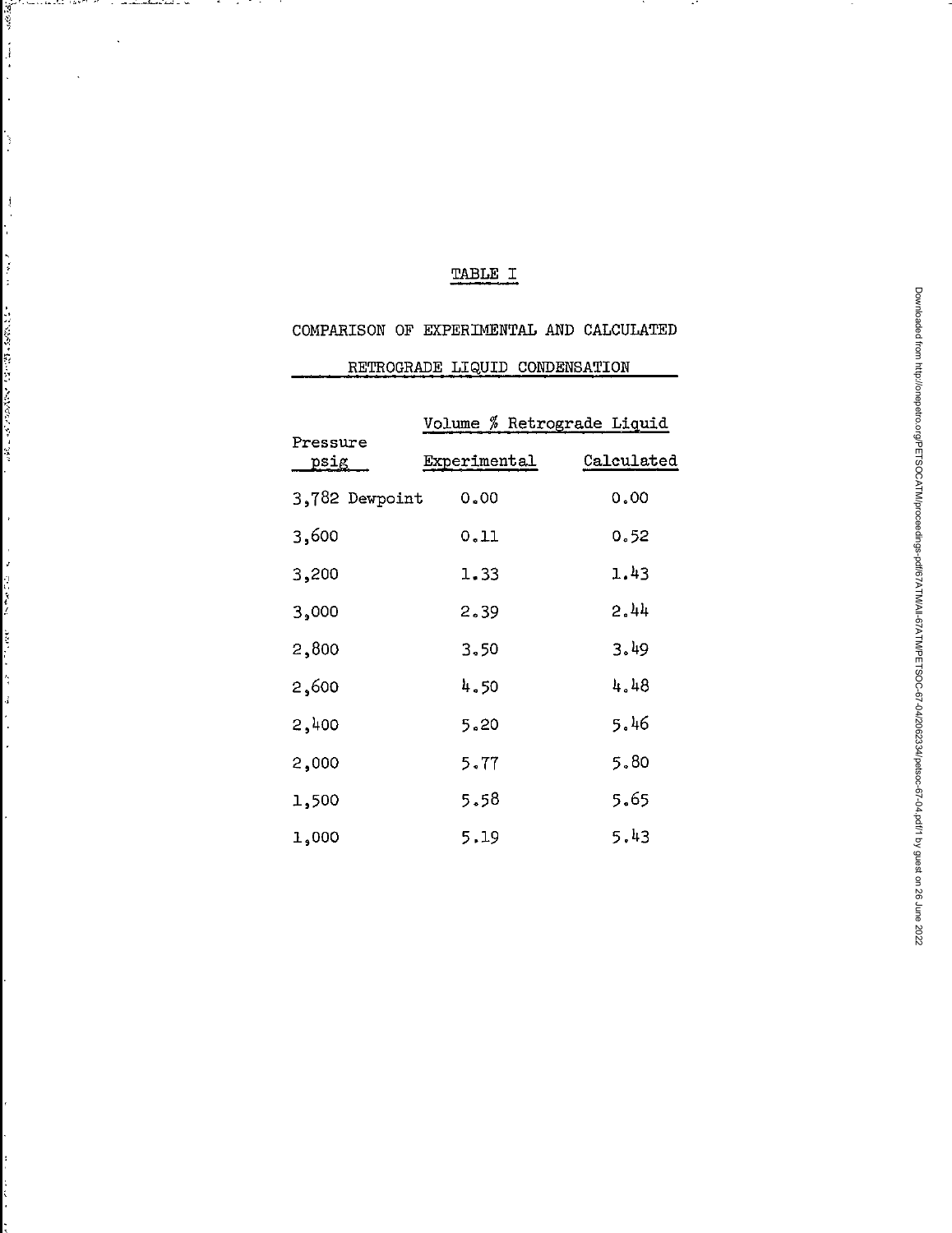# TABLE II

 $\cdot$ 

COLLO ALBERTAR TALLAR

# COMPARISON OF EXPERIMENTAL AND CALCULATED GAS COMPOSITIONS

|   |                   | Composition of Vapor Phase, Mole % |               |                          |                   |       |                              |                        |       |
|---|-------------------|------------------------------------|---------------|--------------------------|-------------------|-------|------------------------------|------------------------|-------|
|   | Component         | $P = 3,200$<br>Exp.                | psig<br>Calc. | $P=3,000$ $psig$<br>Exp. | Calc.             | Exp.  | $P=2,500$ $psig$<br>$Calc$ . | $P=2,000$ psig<br>Exp. | Cale. |
|   | $C_1$             | 62.91                              | 62.48         | 63.31                    | 62.71             | 64.14 | 63.60                        | 64.82                  | 64.08 |
|   | C <sub>2</sub>    | 4.05                               | 4.06          | 4.13                     | 4.07              | 4.02  | 4.09                         | 4.11                   | 4.10  |
|   | c <sub>3</sub>    | 2.55                               | 2.52          | 5.53                     | 2,52              | 2.43  | 2.51                         | 2,44                   | 2,50  |
|   | $iC_{\downarrow}$ | 0.63                               | 0.67          | 0.65                     | 0.67              | 0.60  | 0.66                         | 0.63                   | 0.65  |
|   | nC <sub>4</sub>   | 1.34                               | 1.37          | 1.30                     | 1.37              | 1.37  | 1.35                         | 1.25                   | 1.33  |
|   | iC <sub>5</sub>   | 0.99                               | 0.77          | 0.71                     | 0.77              | 0.71  | 0.74                         | 0.77                   | 0.72  |
|   | nc <sub>5</sub>   | 0.53                               | 0.74          | 0.55                     | 0.74              | 0.65  | 0.71                         | 0.57                   | 0.68  |
| さ | $c_{6}$           | 0.86                               | 1.04          | 0.92                     | 1.03              | 0.87  | 0.95                         | 0.77                   | 0.89  |
|   | $c_{7+}$          | 3.50                               | 4.05          | 3.34                     | 3.80              | 2.48  | 2.91                         | 2,24                   | 2.45  |
|   | H <sub>2</sub> S  | 15.32                              | 15.16         | 15.07                    | 15.17             | 15.17 | 15.21                        | 15.07                  | 15.22 |
|   | N <sub>2</sub>    | 2.72                               | 2.68          | 2,70                     | 2.70              | 2.95  | 2.74                         | 2.75                   | 2.76  |
|   | CO <sub>2</sub>   | 4.60                               | 4.46          | 4.70                     | 4.46              | 4.59  | 4.54                         | 4.58                   | 4.62  |
|   |                   | Properties of Heptanes Plus        |               |                          |                   |       |                              |                        |       |
|   | Mol. Wt.          | 121.0                              | 125.7         | 119.0                    | 123.3 116.0 116.1 |       |                              | 112.0                  | 113.3 |
|   | Sp. Gr.           | 0.781                              | 0.783         | 0.778                    | 0.777             | 0.775 | 0.756                        | 0.771                  | 0.751 |

Ψ.

 $\frac{1}{2}$ 

Ļ,

 $\overline{\phantom{a}}$ 

. . -77.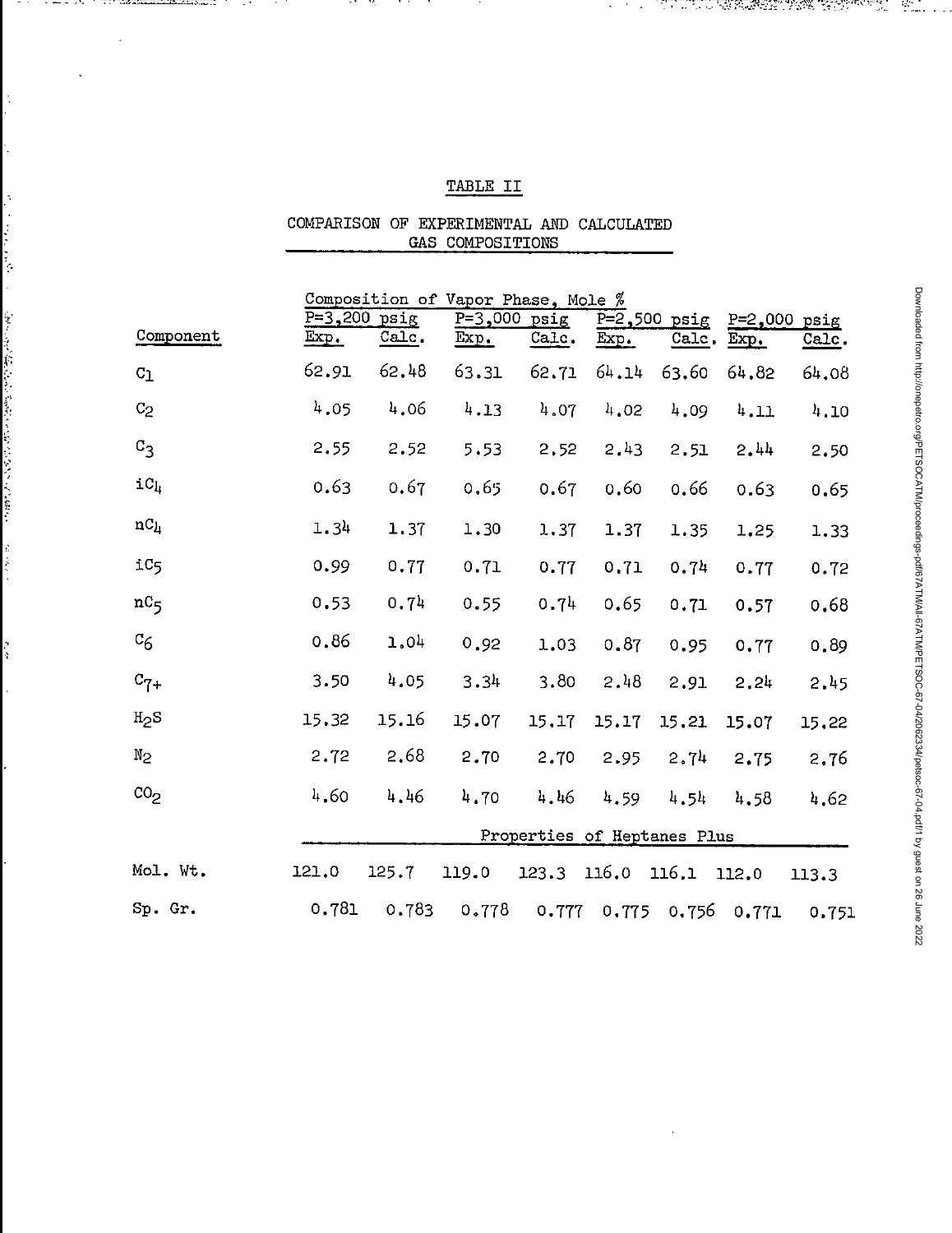# TABLE III

 $\frac{1}{2}$ 

r<br>P  $\overline{a}$ 

ć,

ķ,

 $\begin{array}{c}\n\bullet \\
\bullet \\
\bullet \\
\bullet\n\end{array}$ 

コンピュージングのことがあると思うと、 アクスイバック アルマイコ やくや スカー・ペースをなく とくしょう

Ŷ, 乡屋

# CALCULATED LIQUID PHASE COMPOSITION<br>BY DIFFERENTIAL DEPLETION

|                              |                             |                      |                      | Liquid Phase Composition Mole % |                      |                      |
|------------------------------|-----------------------------|----------------------|----------------------|---------------------------------|----------------------|----------------------|
| Component                    | 3,200<br><u>psig</u>        | 3,000<br><u>psig</u> | 2,800<br><u>psig</u> | 2,600<br><u>psig</u>            | 2,400<br><u>psig</u> | 2,000<br><u>psig</u> |
| $C_1$                        | 34.39                       | 32.10                | 29,00                | 25.38                           | 23.74                | 20.60                |
| c <sub>2</sub>               | 3.39                        | 3.34                 | 3.28                 | 3.18                            | 3.13                 | 3.00                 |
| $C_3$                        | 2.62                        | 2.66                 | 2.72                 | 2.81                            | 2.85                 | 2.91                 |
| $\mathtt{i}\mathtt{C_{l_1}}$ | 0.83                        | 0.86                 | 0.90                 | 0.96                            | 0.99                 | 1.05                 |
| $nc_{\mu}$                   | 1.81                        | 1.88                 | 1.99                 | 2.17                            | 2.25                 | 2,42                 |
| iC <sub>5</sub>              | 1,24                        | 1.32                 | 1.45                 | 1.63                            | 1.72                 | 1.91                 |
| nc <sub>5</sub>              | 1.30                        | 1.39                 | 1.54                 | 1.75                            | 1.85                 | 2.07                 |
| c <sub>6</sub>               | 2.53                        | 2.75                 | 3.10                 | 3.61                            | 3.88                 | 4.41                 |
| $c_{7+}$                     | 30.81                       | 33.47                | 36.91                | 40.63                           | 42.23                | 45.24                |
| $H_{2}S$                     | 12.70                       | 12.80                | 12.95                | 13.14                           | 13.19                | 13.14                |
| $N_2$                        | 1.00                        | 0.92                 | 0.83                 | 0.72                            | 0.67                 | 0.57                 |
| co <sub>2</sub>              | 7.37                        | 6.50                 | 5.32                 | 4.03                            | 3.51                 | 2,67                 |
|                              | Properties of Heptanes Plus |                      |                      |                                 |                      |                      |
| Mol. Wt.                     | 162.8                       | 161.1                | 158.0                | 153.9                           | 152.0                | 149.0                |
| Sp. Gr.                      | 0.850                       | 0.847                | 0.843                | 0.837                           | 0.834                | 0.830                |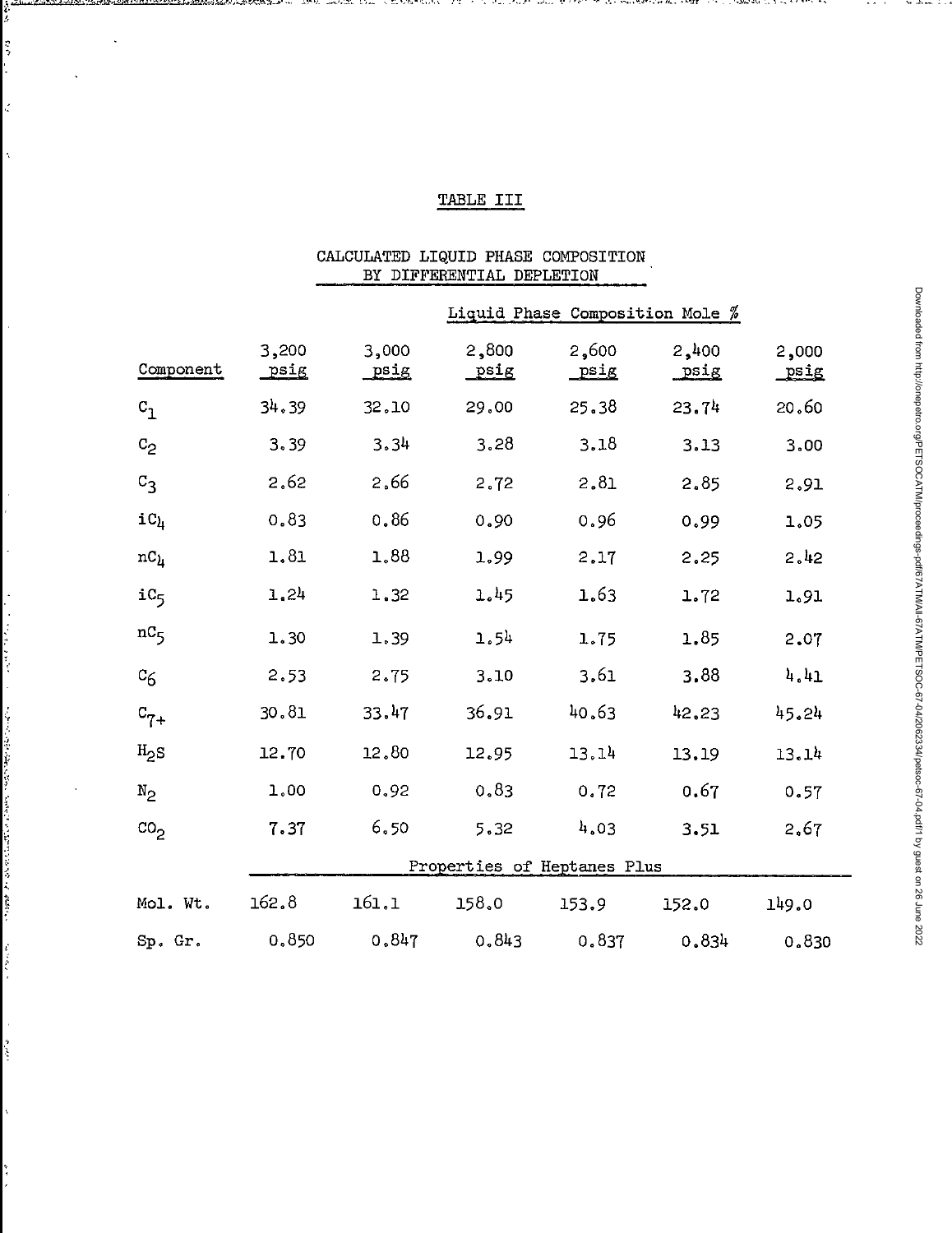# TABLE IV

, ,

!

:.

 $\frac{1}{2}$ 

# CALCULATED RETROGRADE LIQUID CONDENSATION FROM ENRICHED INJECTION GAS

| ちくい       | Pressure<br><u>psig</u> | Volume % Liquid<br>Sample A* | Sample B**          |
|-----------|-------------------------|------------------------------|---------------------|
| Š         | 3,000                   | 0.00                         |                     |
|           | 2,900                   |                              |                     |
| ł.        | 2,800                   |                              |                     |
| Ĵ,        | 2,700                   |                              |                     |
|           | 2,600                   |                              |                     |
| $\bullet$ | 2,500                   |                              |                     |
|           | 2,400                   |                              | $\overline{0}$      |
|           | 2,300                   |                              |                     |
|           | 2,200                   |                              |                     |
|           | 2,100                   |                              |                     |
|           | 2,000                   |                              |                     |
|           | 1,900                   |                              |                     |
|           | 1,800                   |                              |                     |
|           | 1,700                   | 0.00                         | $\pmb{\mathsf{O}}$  |
|           | 1,600                   | 0.02                         | $\mathbf 0$         |
|           | 1,500                   | 0.06                         | $\mathsf{O}\xspace$ |
|           | 1,400                   | 0.10                         | $\mathbf 0$         |
|           | 1,300                   | 0.13                         | $\circ$             |
|           | 1,200                   | 0.15                         | $\circ$             |
|           | 1,100                   | 0.16                         | $\circ$             |
|           | 1,000                   | 0.16                         | $\circ$             |
|           | 900                     | 0.16                         | $\circ$             |
|           | 800                     | 0.16                         | $\circ$             |
|           | 700                     | 0.14                         | $\mathbf 0$         |
|           | 600                     | 0.13                         | $\circ$             |
|           | 500                     | 0.10                         | $\mathbf{o}$        |

\*Sample A is the single phase gas existing after removing the rich gas and injected 0.60 P.V. of Pine Creek gas into a cell originally containing 2.39% retrograde liquid corresponding to the 3,000 psig liquid in Table III.

\*\*Sample B is the single phase gas existing after removing the rich gas and injecting 4.20 P.V. of Pine Creek gas into a cell originally containing 5.20% retrograde liquid corresponding to the 2,400 psig liquid in Table III.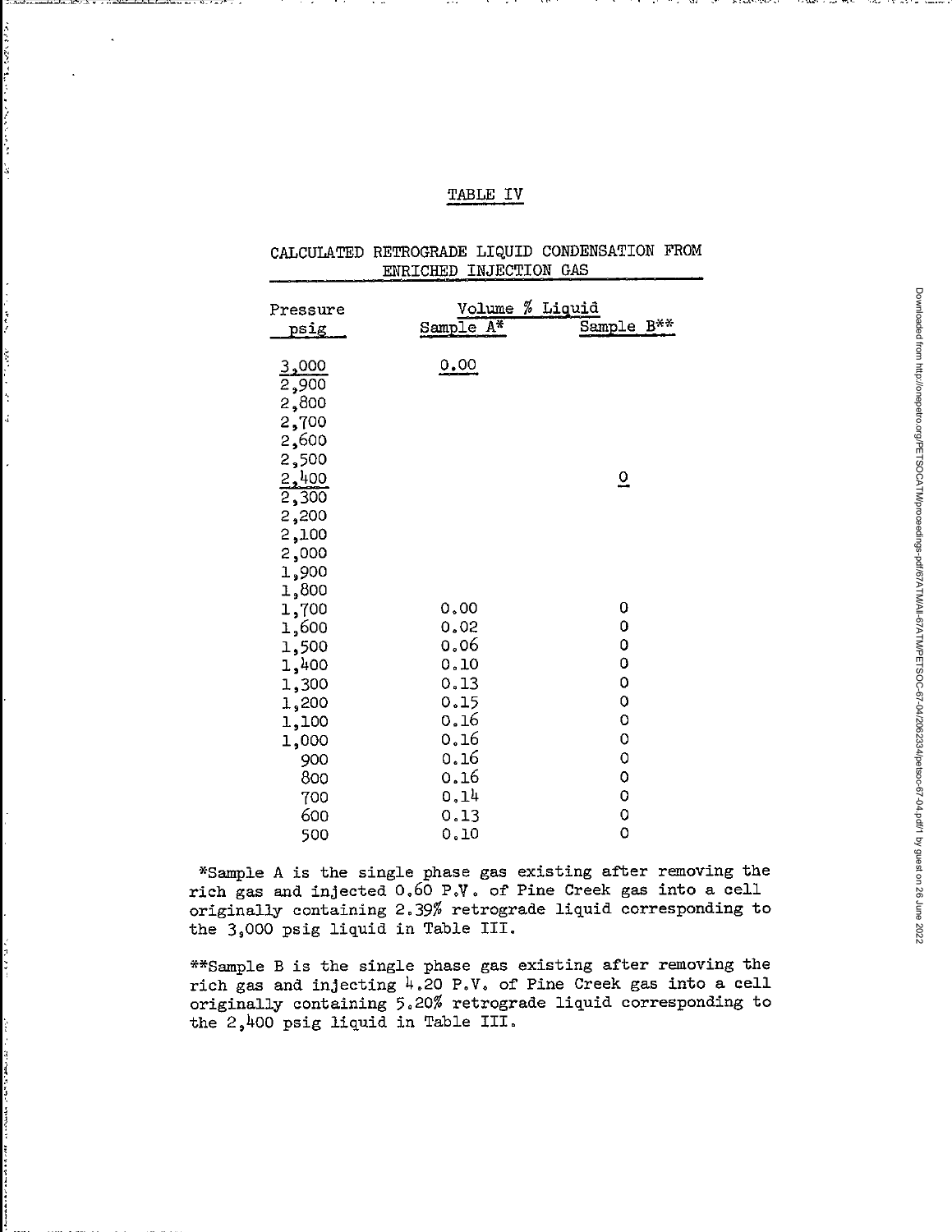

- 71

PERFORMANCE DATA

FIGURE<sub>1</sub>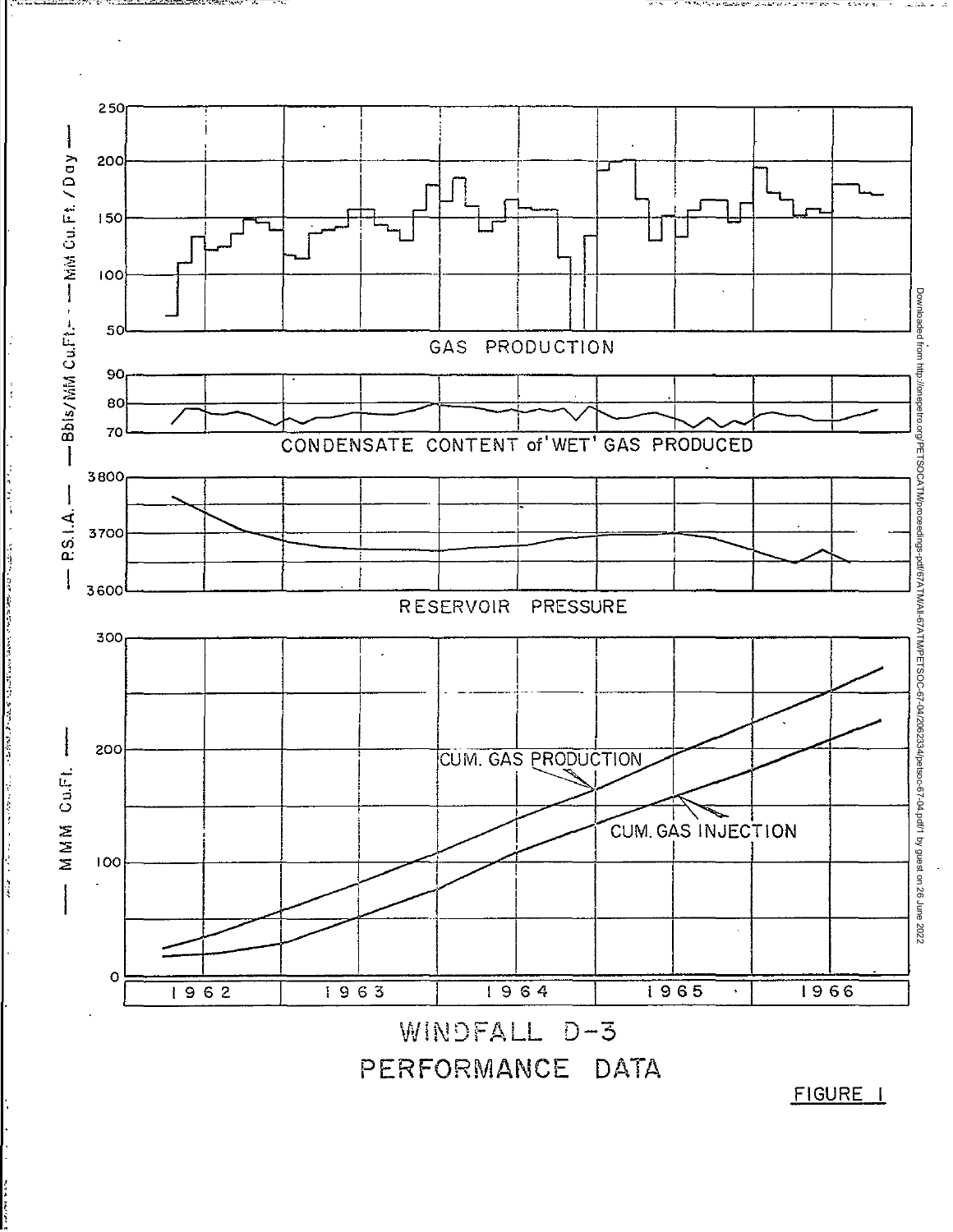

 $\sim 10^{11}$  k  $\rm{K}$ 

46  $\Lambda^2/L$ 

·《疏》 (1)

 $\left| \frac{1}{\sqrt{2}} \right|$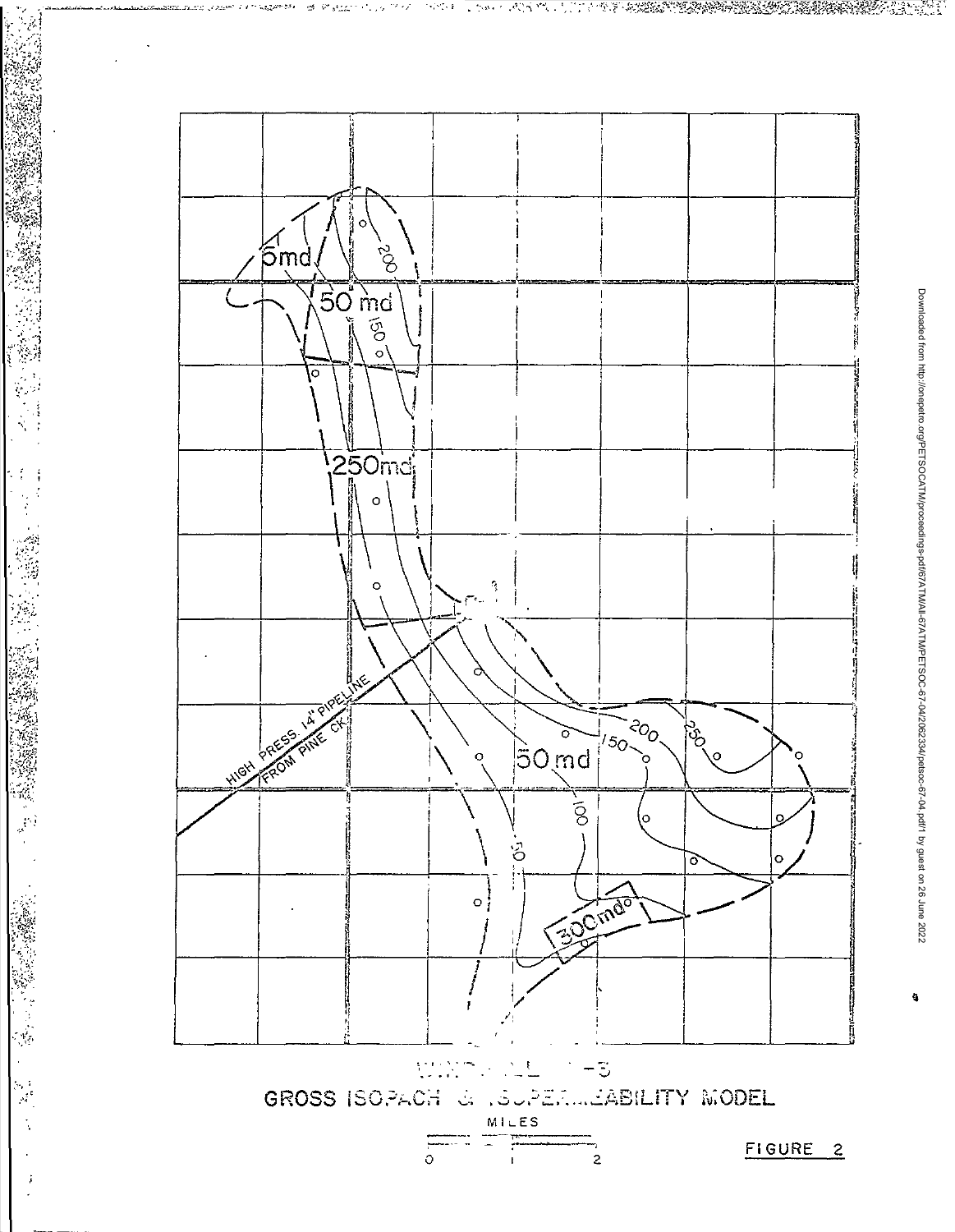FIGURE 3



 $\mathcal{L}^{\mathcal{L}}$ 2. Sept. And Call 1928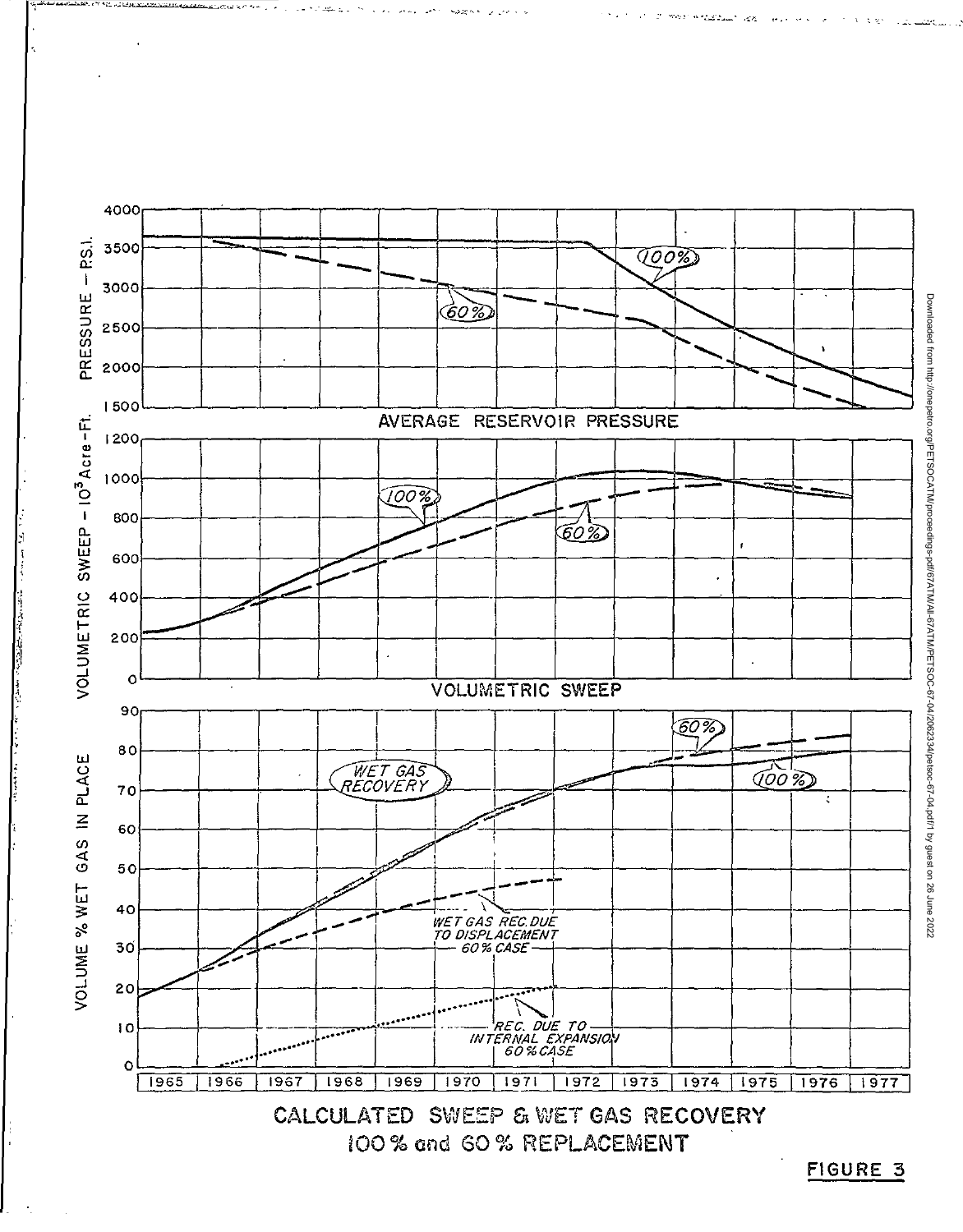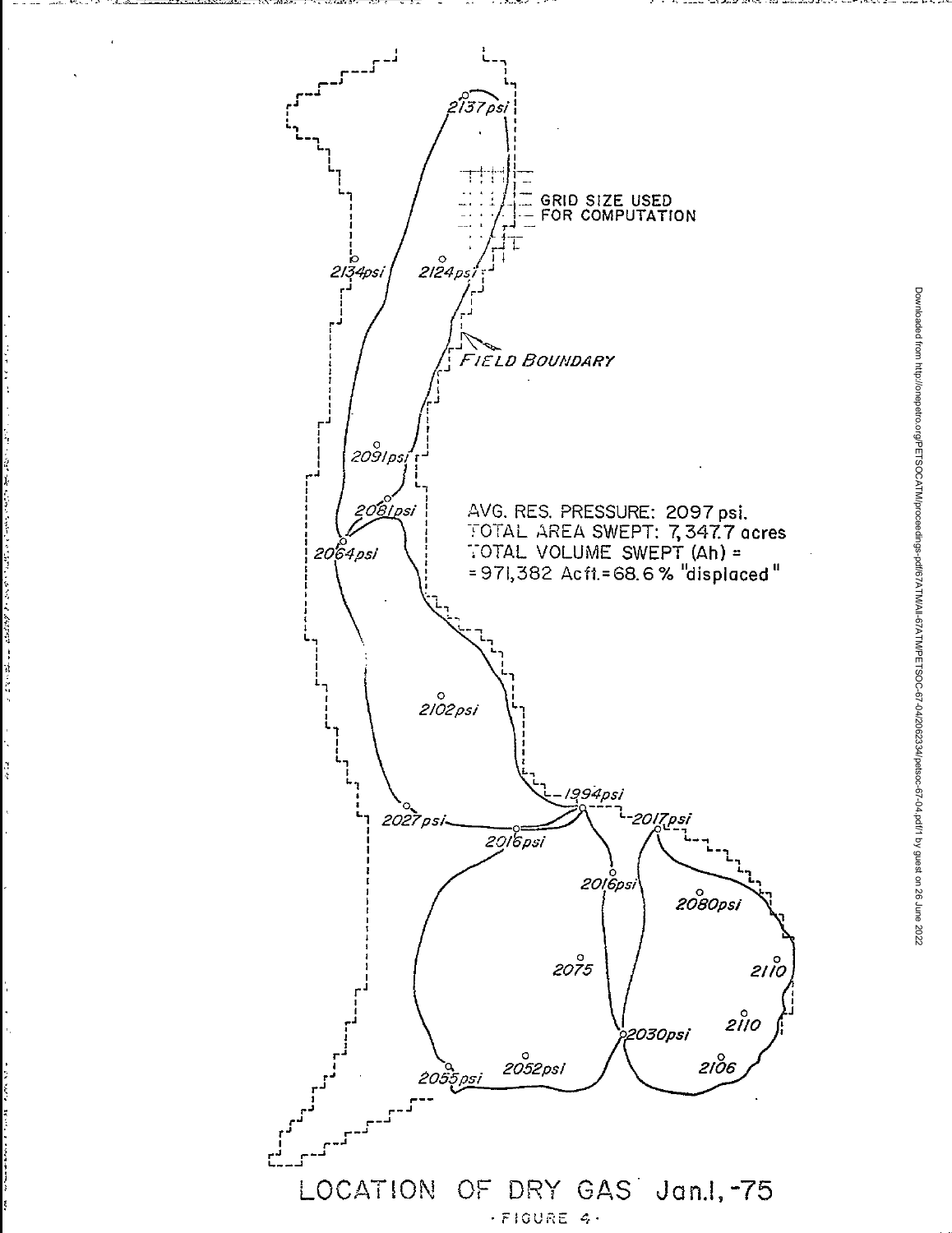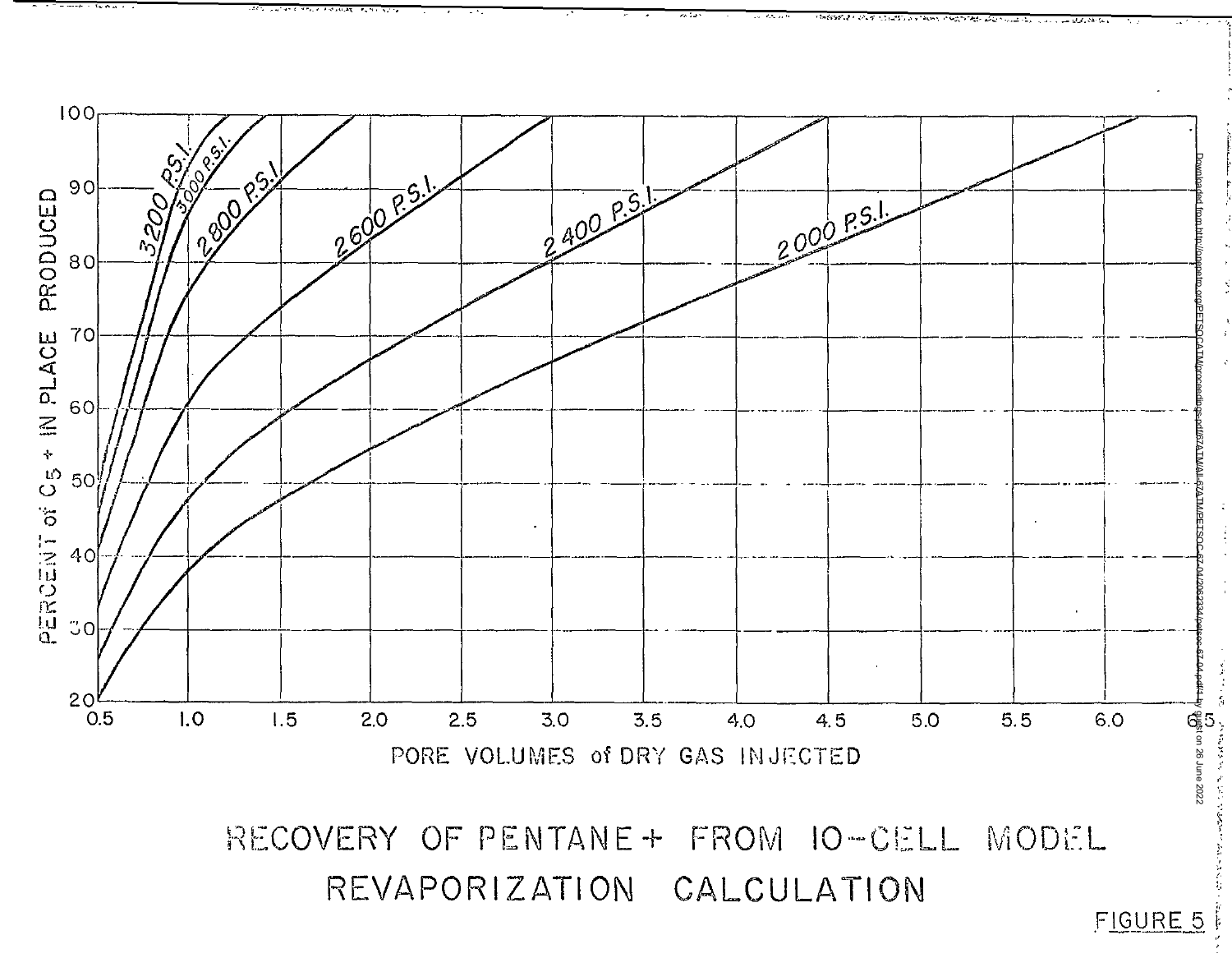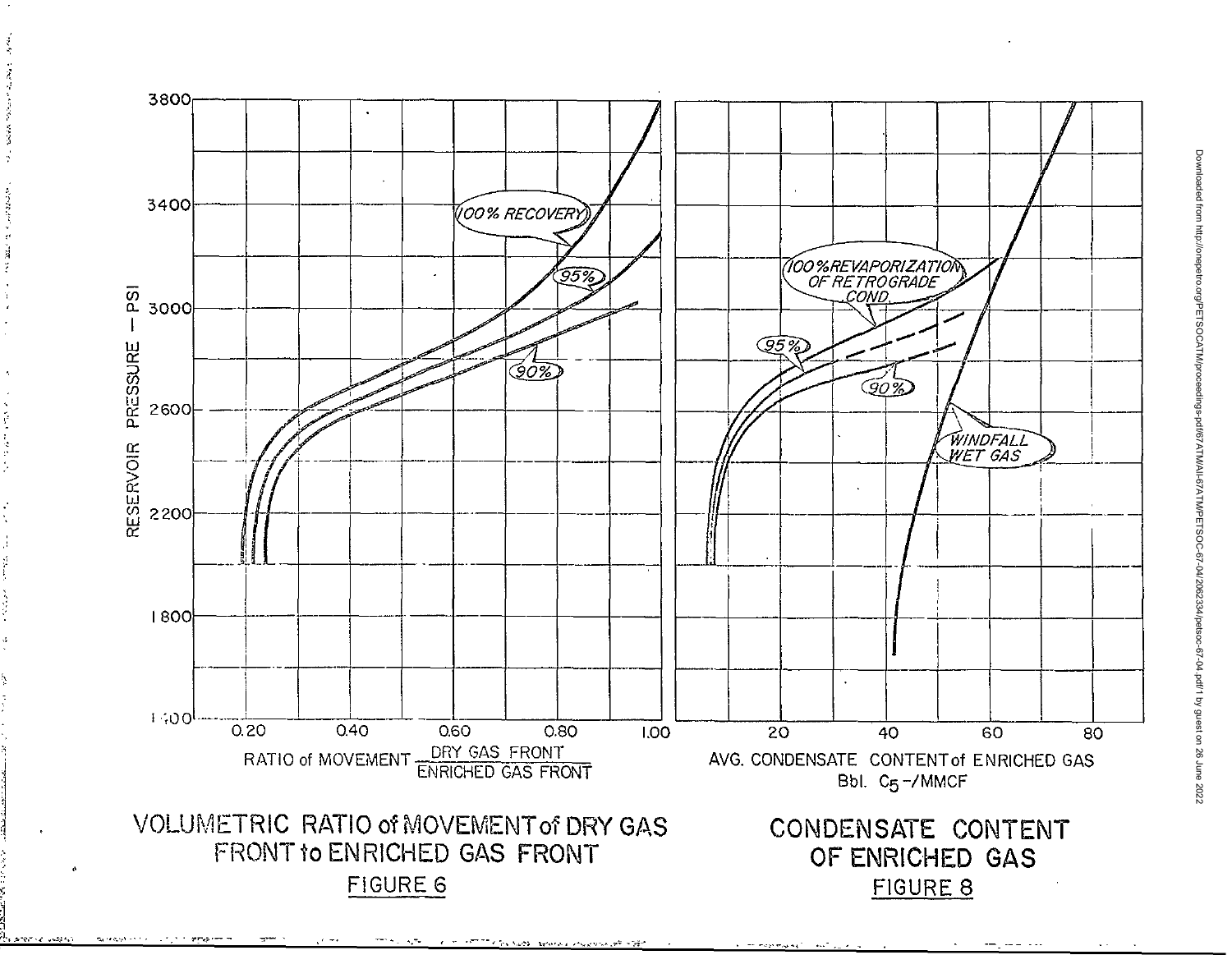

さかる ひっしゅ

~:j" ,-,,,··'··... \;;l,~'Y.;..::r.:'."i..::;;:.o··.·< -~.- .• ",. , \_',:..<.;'

 $\mathbf{I}$ 

 $\begin{bmatrix} 1 \\ 1 \end{bmatrix}$ 

1,.

FORMATION & DEPLETION of ENRICHED GAS ZONE

FIGURE 7

175 Milled States Mar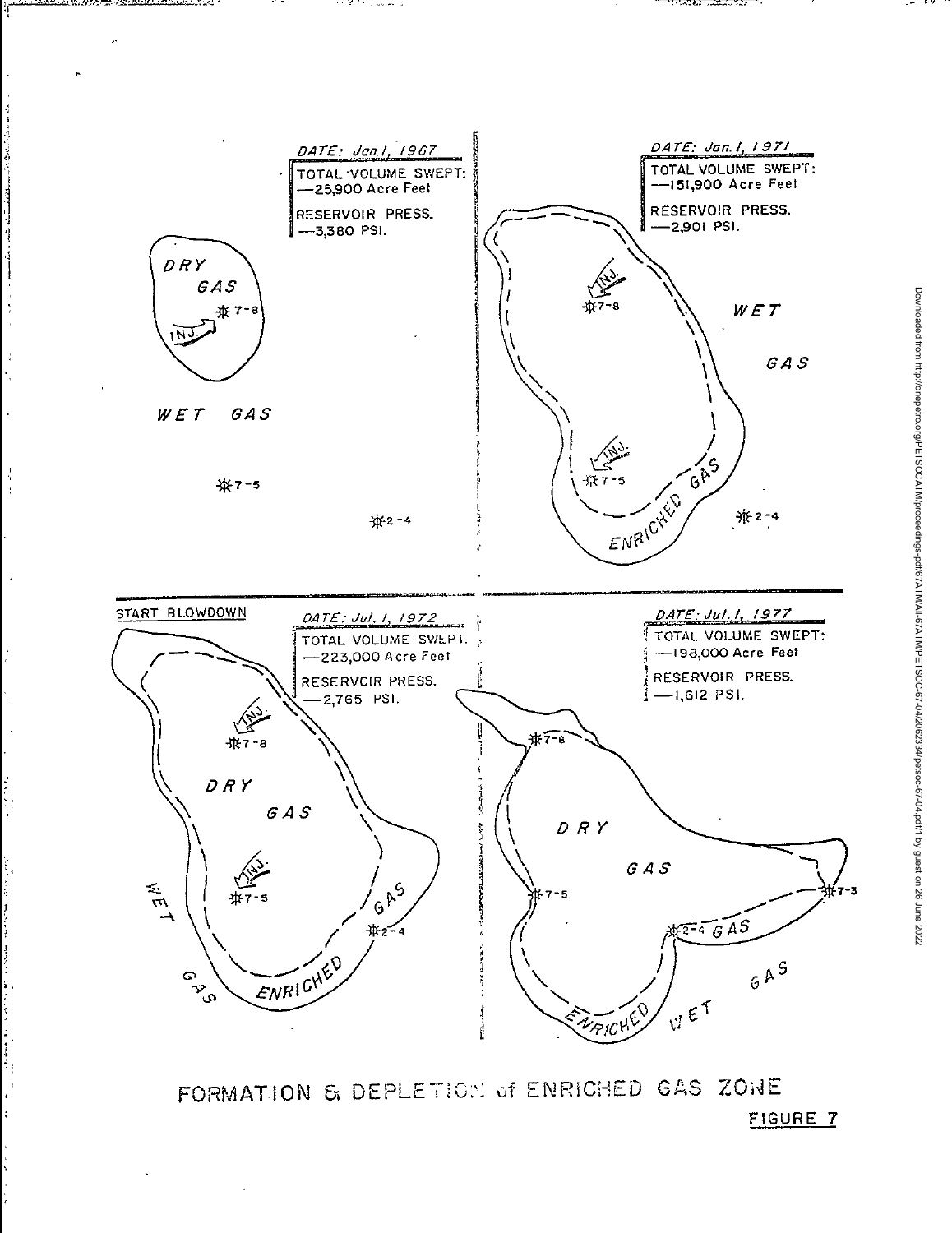FIGURF 9

Downloaded from http://onepetro.org/PETSOCATM/proceedings-pdf67ATM/LF67ATM/PETSOC-67-04/2062334/petsoc-67-04.pdf/1 by guest on 26 June 2022





*CONTRACTMENT SECTIONS* कट ह  $\sim 200$ **このことを受けることが、このことに** ਨਾ<sup>ਜ ਕਾਜ</sup> ਹੋ ਜ  $\mathcal{M}_\mathrm{g}$  , we